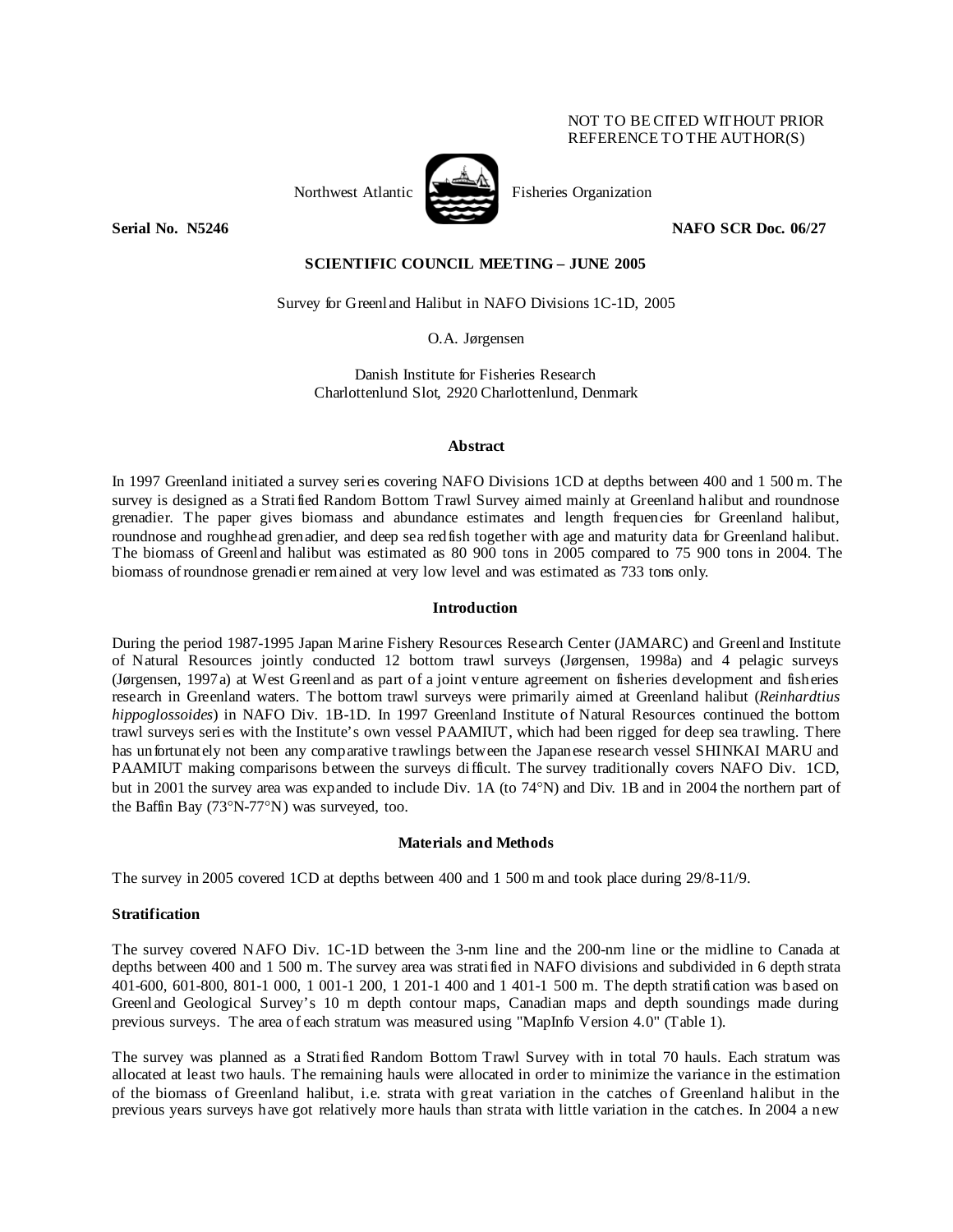method of choosing stations was introduced. The method combines the use of a minimum between-stations-distance rule (buffer zone) with a random allocation scheme (Kingsley *et al*., 2004).

### **Vessel and gear**

The survey was conducted by the 722 GRT trawler PAAMIUT, as in previous years, using an ALFREDO III trawl with a mesh size on 140 mm and a 30 mm mesh-liner in the cod-end. The ground gear was of the rock hopper type. The trawl doors were Greenland Injector weighing 2 700 kg. The Injector otter doors replaced the Perfect doors that have been used until 2003. The average net height was 20 cm higher with the new doors compared to the old, but the difference was not statistically significant (95% level) and it was concluded that the net performance has not changed by the introduction of new doors. Further information about trawl and gear is given in Jørgensen, 1998b.

A Furuno net sonde mounted on the head rope measured net height. SCANMAR sensors measured the distance between the trawl doors. Wingspread, taken as the distance between the outer bobbins, was calculated as: distance between outer bobbins =  $10.122 +$  distance between trawl doors  $*$  0.142

This relationship was estimated based on flume tank measurements of the trawl and rigging used in the survey (Jørgensen, 1998b).

### **Trawling procedure**

Towing time was usually 30 min, but towing times down to 15 min were accepted. Average towing speed was 3.0 kn. Towing speed was estimated from the start and end positions of the haul, or in a few cases based on GPS observations (mean of records made every 5 min. during the haul). Trawling took place day and night.

Near-bottom temperatures were measured, by  $0.1^{\circ}$ C, by a Seamon sensor mounted on a trawl door.

### **Handling of the catch**

After each haul the catch was sorted by species and weighed to nearest 0.1 kg and the number of specimens recorded. Most fish species were sexed and measured as total length (TL) to 1.0 cm below. Grenadiers were measured as pre anal fin length (AFL) to 0.5 cm below. In case of large catches subsamples of the catch were measured. Subsamples always comprised of at least 200 specimens.

Biomass and abundance estimates were obtained by applying the swept area method (estimated trawling speed \* estimated bobbin spread\*trawling time) taking the catchability coefficient as 1.0. All catches were standardized to 1 km<sup>2</sup> swept prior to further calculations.

In strata with one haul only SD was estimated as:  $SD = \text{biomass}$  or abundance.

Otoliths for age determination of Greenland halibut ( $n = 458$ ) were soaked in water and read in transparent light. Age distributions were estimated using age/length keys and survey length frequencies pooled in 3-cm groups.

## **Results and Discussion**

In total 61 success ful hauls were made, giving a mean coverage of the surveyed area on 843  $km^2$  per haul. The number of tows was reduced compared to the 70 planned mainly due to bad weather, however, all strata were covered. Haul by haul information on catches, depth, temperature etc. is given in Table 1 and the distribution of hauls by strata is given in Table 2.

In total 84 species or groups of species were recorded (Appendix 1).

## **Greenland halibut (***Reinhardtius hippoglossoides***)**

reenland halibut was caught in all hauls (Fig. 1) and the biomass was estimated at 80 865 tons (S.E. 8 365.7) (Table 2) which is a slight increase compared to 75 869 tons (S.E. 5 186.3) in 2004. The biomass increased in Div. 1D stratum 1 201-1 400 m while it decreased in Div. 1C 601-1000 m. The estimate from 2005 is not statistically different (95% level) from the estimates from 1997-2004 (Jørgensen, 2005, 2004, 2003, 2002, 2001, 2000, 1999 and 1998b). The weighted mean catch per tow also showed an insignificant increase and was in 2005 a little above average for the time series (Fig. 2.).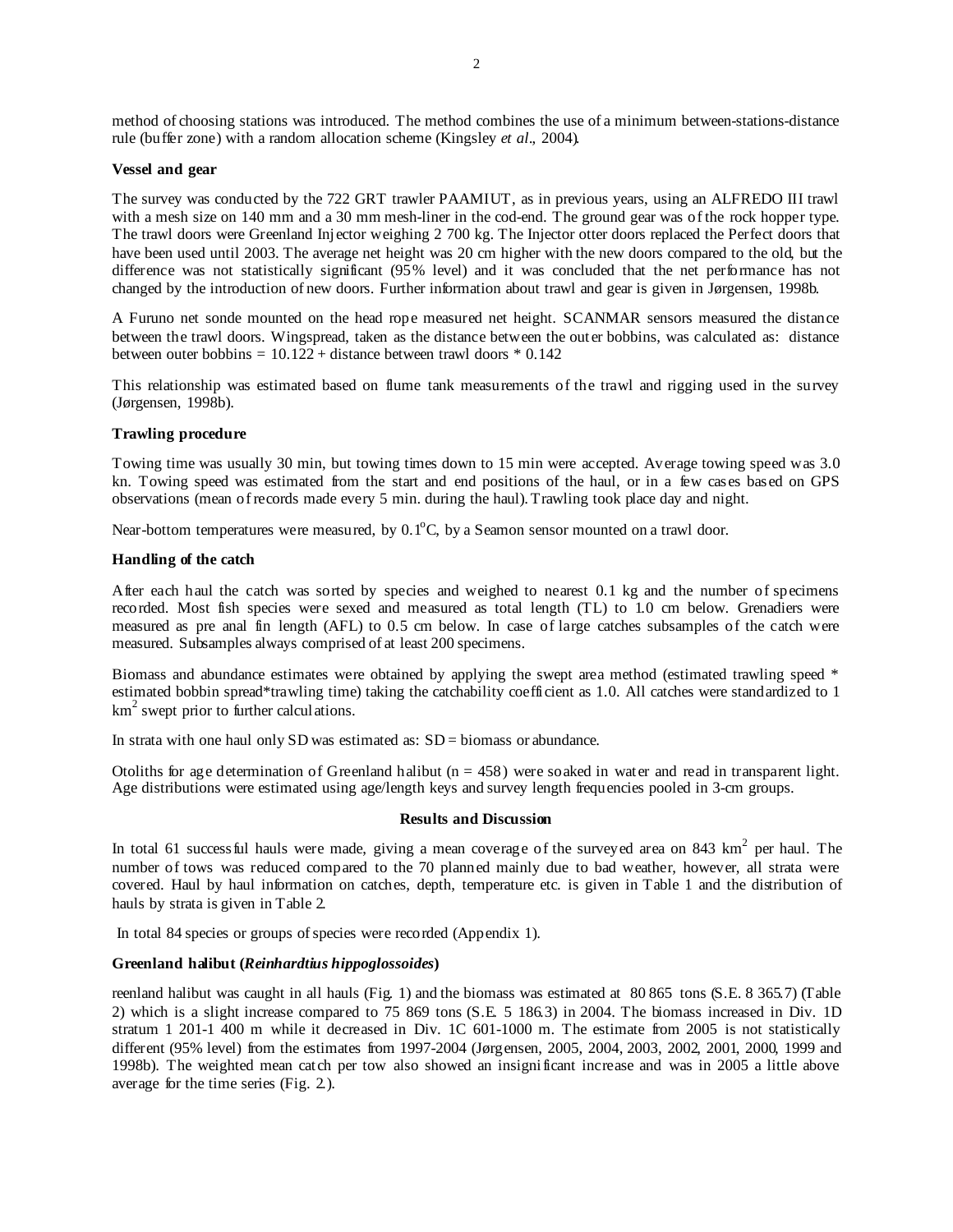Biomass of Greenland halibut in Div. 1CD.

| Year           | l QQ7    | 998      | 1999        | 2000           | 2001           | 2002            | 2003      | 2004    | 2005   |
|----------------|----------|----------|-------------|----------------|----------------|-----------------|-----------|---------|--------|
| <b>Biomass</b> | 56 260.2 | 70 473.5 | 398.0<br>64 | 59 092. $\sim$ | $- -$<br>554.0 | 71932<br>93 L.H | 68        | 75869.4 | 80865. |
| S.E.           | 399.6    | 8 391.7  | 912.1       | 543.5          | 013.6          | 5 613.9         | 6 4 1 1.9 | 186.3   | 8365.7 |

Weighted mean catch per tow (tons) standardized to catch/ $km^2$  (Fig. 2)

| Year | 007 ا        | 998           | 999    | 2000  | 2001                | 2002           | 2003             | 2004      | 2005 |
|------|--------------|---------------|--------|-------|---------------------|----------------|------------------|-----------|------|
| Mean | $\sim$<br>.U | $\sim$<br>- ت | $\sim$ | 1.28  | $\overline{a}$<br>. | $\sim$<br>1.56 | 30<br>ر ب ۱      | 1.48      | .    |
| S.E. | 0.08         | 0.16          | J.I4   | v.i i | 0.2<<br>0.26        | $\sim$<br>v.⊥∠ | $\sim$<br>v. i J | $_{0.10}$ | v.iv |

The abundance in Div. 1CD was estimated at  $73.001*10^6$  (S.E. 7.319) (Table 3) compared to  $74.859*10^6$  (S.E.  $5.445*10^6$ ) in 2004. As for the biomass the abundance decreased in Div. 1C strata 601-1000 and increased in Div. 1D stratum 1 201-1 400 m.

Abundance of Greenland halibut in Div. 1CD.

| Year                       | 1997     | 1998       | 1999   | 2000                    | 2001        | 2002              | 2003   | 2004   | 2005         |
|----------------------------|----------|------------|--------|-------------------------|-------------|-------------------|--------|--------|--------------|
| Abundance $(*10^6)$        | 53.613   | .677<br>-- | 61.366 | .710                    | 80.814      | - 1<br>1.510      | 72 556 | 74.859 | 73.001       |
| $\alpha$ $\Gamma$<br>.J.L. | T. 1. 1. | .687       | 5.265  | .07 <sub>6</sub><br>J.J | $\sim$<br>4 | $\cap$<br><i></i> | .764   | 5.445  | 7 2 1 7<br>. |

Estimated abundance by age in Div. 1CD is given in Table 4.

The length ranged from 15 cm to 108 cm (excluding a few larvae on 7-8 cm. Generally the length distributions in the different depth strata were dominated by a single mode and fish size increased with depth and from north to south at the same depth (Fig. 3) as seen in previous surveys (Jørgensen, 1997b). The overall length distribution (weighted by stratum area) was totally dominated by a mode at 48 cm as in 2003 and 2004 (Fig. 4).

The age ranged from 1 to 19 years. Generally the age increased by depth but the age composition was dominated by ages 5-7 in all strata (Fig. 5). The overall age distribution (weighted by stratum area) in Div. 1CD was monomodal with a mode around age 7 while the mode was at age 6 in 2004 (Fig. 6). Mean weight - and length at age is given in Table 5.

Females stated maturing at age 8 and 100% maturity was reached at age 13 (Table 6).

### **Roundnose grenadier (***Coryphaenoides rupestris***)**

Roundnose grenadier was caught in most of the survey area but the catches were very low (Table 1, 7, Fig. 7). The biomass was estimated at 733 tons (S.E. 116) (Table 7) and hence remained at the very low level seen in recent years and far below the level seen in the late 80' (Jørgensen, 2005, 2004, 2003, 2002, 2001, 2000, 1999, 1998a and 1998b).

Biomass of roundnose grenadier in Div. 1CD.

| Year           | 1997  | 1998        | 1999     | 2000         | 2001    | 2002                                           | 2003 | 2004  | 2005          |
|----------------|-------|-------------|----------|--------------|---------|------------------------------------------------|------|-------|---------------|
| <b>Biomass</b> | 686.5 | 263.3       | 771<br>∸ | 593<br>,,,,  | $- - -$ | 593<br><b>JJ.L</b><br>$\overline{\phantom{a}}$ | 7742 | 633.0 | 722c<br>'33 U |
| sг<br>. تل د   | 226.4 | 2 5 3 0 . 2 | 445.     | ) 1 6.8<br>∼ | 16.4    | 462.7                                          | 1440 | 98.2  | 160           |

Most of the biomass was found in Div. 1D at 1 001-1 500 m (Table 7).

The abundance in Div. 1C-1D was estimated at  $12.179*10^6$  (S.E. 3.75010<sup>6</sup>) compared to 10.564\*10<sup>6</sup> (S.E.  $2.534*10^6$ ) in 2004. The highest densities were found in Div. 1C 601-1000 m where about 3/4 of the total abundance was located (Table 8)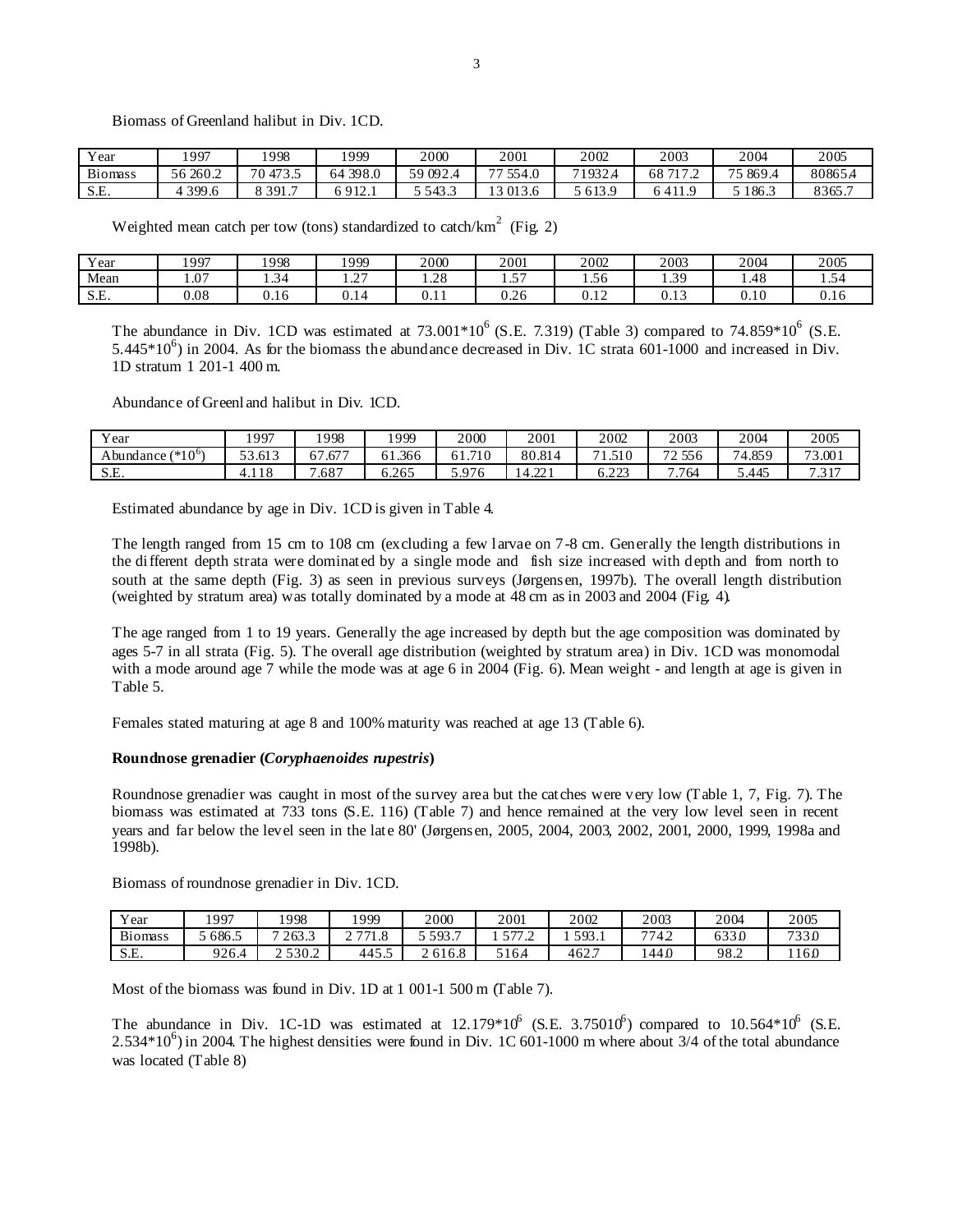Abundance of roundnose grenadier in Div. 1CD.

| $\mathbf{v}$<br>Y ear        | 1997             | 1998                           | 1999                   | 2000                                      | 2001             | 2002   | 2003           | 2004        | 2005               |
|------------------------------|------------------|--------------------------------|------------------------|-------------------------------------------|------------------|--------|----------------|-------------|--------------------|
| (* $10^{\rm o}$<br>Abundance | $\sim$<br>32.441 | 75.243                         | 29.100<br>$20^{\circ}$ | $\sim$<br>QQ<br>سەر .                     | . 698<br>'4<br>∸ | 18.610 | 5.900          | 10.564      | 170<br>$\sim$<br>. |
| 10* $\omega$<br>S.E          | .056             | 357<br>$\sim$ $\sim$<br>$\sim$ | 8.963                  | $\overline{\phantom{a}}$<br>$\sim$<br>. . | 797              | 8.910  | 272<br>1. L 12 | -534<br>ى ب | 3750               |

Pre anal fin length ranged from 2 to cm 17 cm. Fish size generally increased with increasing depth (Fig. 8). The overall length distribution (weighted by stratum area) was totally dominated by a mode at 5 cm as in previous years (Fig. 9).

## **Roughhead grenadier (***Macrourus berglax***)**

Roughhead grenadier was caught in all hauls except one, but the catches were generally low. The biomass of roughhead grenadier was estimated at 5602.5 (S.E. 419.5) compared to 4314.3 (S.E. 452.6) in 2004 (Table 1, 9, Fig. 10). The 2005 estimate is about average for the time series (1997-2005)

Biomass of roughhead grenadier in Div. 1CD.

| Year                           | 1997              | 1998  | 1999  | 2000  | 2001                         | 2002         | 2003  | 2004               | 2005   |
|--------------------------------|-------------------|-------|-------|-------|------------------------------|--------------|-------|--------------------|--------|
| <b>Biomass</b>                 | 258.6<br><u>_</u> | 314.1 | 166.2 | 78.1  | 576.6                        | 907.6        | 657.5 | 314.3              | 5602.6 |
| $\sim$ $\blacksquare$<br>.J.L. | 250.1             | 2770  | 854.1 | 226.5 | $\sim$ $\sim$ $\sim$<br>450. | 0.22<br>8230 | 7008  | $\sim$<br>۰٫۱ که ۱ | 1 Q    |

The highest densities were found between at depths >1 001 m in Div. 1D and largest biomass was found in Div. 1D 1 001 - 1 200 m (Table 9).

The total abundance was estimated at  $14.004*10^6$  (S.E.  $1.311*10^6$ ) (Table 10) compared to 11.164\*10<sup>6</sup> in 2004.

Abundance of roughhead grenadier in Div. 1CD.

| Year                                    | .997 | 998  | 1999  | 2000         | 2001             | 2002             | 2003            | 2004                             | 2005                    |
|-----------------------------------------|------|------|-------|--------------|------------------|------------------|-----------------|----------------------------------|-------------------------|
| $(*10^{\circ})$<br>Abundance (          | .60  | .623 | 4.074 | 20.282<br>20 | .867<br>$\sim$   | .620<br>$\Omega$ | 15.366          | .164<br>$\overline{\phantom{a}}$ | 4.004                   |
| $(*10^{0}$<br>$\mathbf{r}$<br>تلند<br>ິ | U.4J | .008 | 2.040 | .182         | 549<br>$\sim$ T. | 755<br>1.13      | $- - -$<br>ن. ت | $\sim$<br>. . <i>.</i>           | $\bigcap$ 1.1<br>1.J 11 |

Pre anal fin length ranged from 3 to cm 41 cm and the over all length distribution was dominated by a minor mode at 11 cm and a mode at 14 cm. (Fig. 11).

### **Deep-sea redfish (***Sebastes mentella***)**

Deep-sea redfish was caught in 24 of the 61 valid hauls, but the catches were very low, <5 kg, except two hauls on 19.2 and 71.9 kg (Table 1). The biomass was estimated at 2 546.2 tons (S.E. 1 683.3) (Table 11) which is at the same level as in 2004 and a little above average for the time series (1997-2004). In contradiction to previous almost all the biomass was found at 601-801 in Div. 1C where it use be located in depth stratum 401-600 m.

Biomass of deep sea redfish.

| Year           | 1997                     | 1998  | 1999  | $2000^{1}$ | 2001             | $2002^{11}$ | 2003  | 2004    | 2005       |
|----------------|--------------------------|-------|-------|------------|------------------|-------------|-------|---------|------------|
| <b>Biomass</b> | 464.3                    | 408.1 | 484.9 |            | 2 0 6 3.4        |             | 493.4 | 2.329.1 | 2 5 4 6 .2 |
| cг<br>. تــ ب  | 707<br>$\circ$ / $\cdot$ | 5039  | 007.7 |            | 0.72E<br>0 I J J |             | 6845  | 986.8   | 683.3      |
|                | $\sim$                   |       |       |            |                  |             |       |         |            |

1). Poor coverage of relevant depths.

Abundance of deep sea redfish.

| Year                      | 1997       | 1998                           | .999   | $2000^{\frac{1}{2}}$ | 2001                    | $2002^{11}$ | 2003                | 2004                      | 2005            |
|---------------------------|------------|--------------------------------|--------|----------------------|-------------------------|-------------|---------------------|---------------------------|-----------------|
| $*10^6$<br>undance<br>Abv | 4.690<br>⊶ | $.$ on $-$<br>$\Omega$<br>0.02 | 12.926 |                      | $\sim$ 00 $\pi$<br>10.3 |             | $\bigcap$ 1<br>.131 | 13.338                    | 7.27<br>ر ريے . |
| S.E.                      | 5.500      | 4.496                          | 4.093  |                      | 0.474                   |             | 07Q<br>$-0.012$     | $\bigcap_{i=1}^n$<br>1.71 | 3.159           |
|                           |            | $\sim$ $\sim$                  |        |                      |                         |             |                     |                           |                 |

1). Poor coverage of relevant depths.

The abundance was estimated as  $7.275*10^6$  (S.E. 3.159 $*10*^6$ ) which is the second lowest estimate in the time series. (Table 12)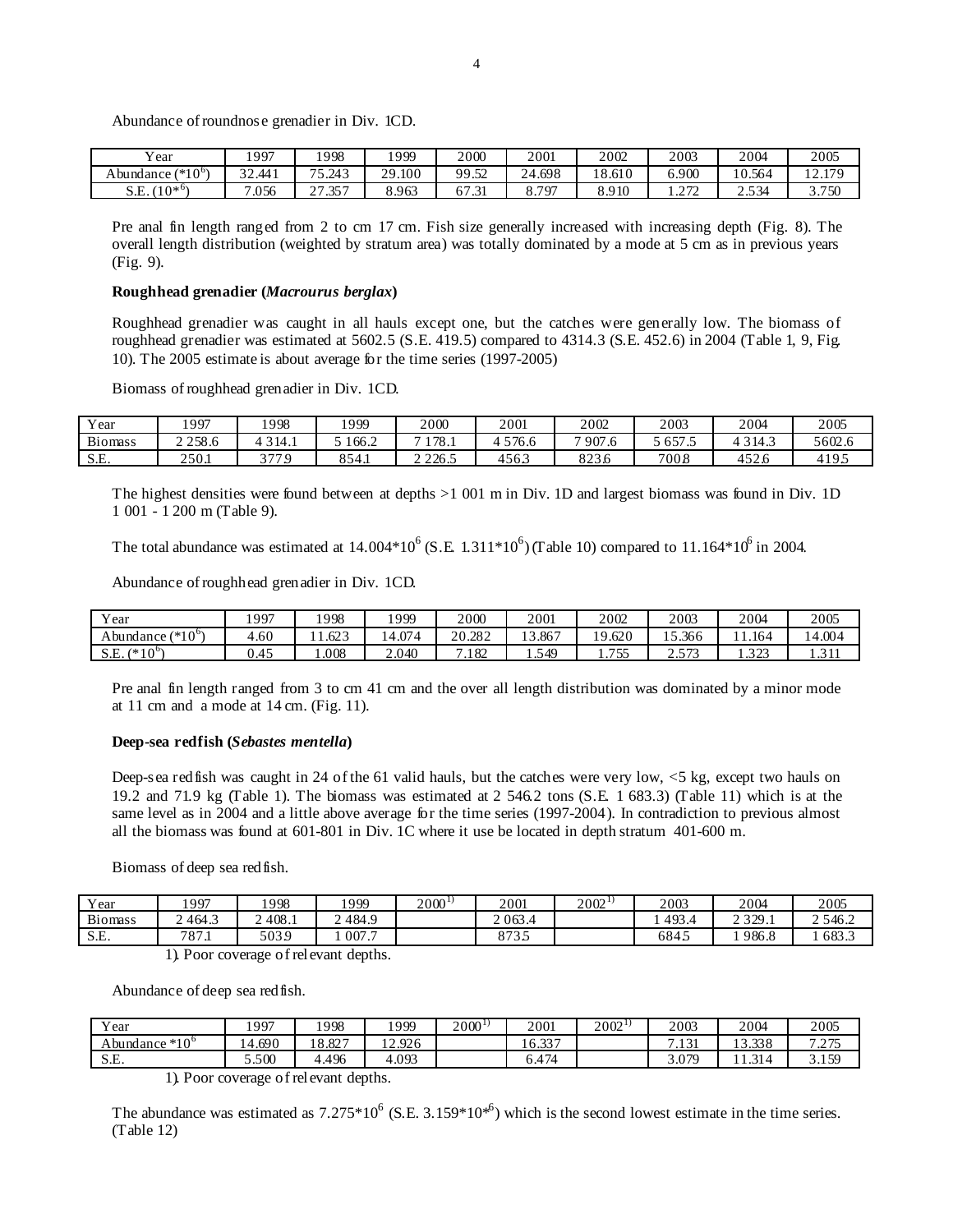The length ranged from 11 to 46 cm with more large and less small fish were observed compared to previous years (Fig. 12).

### **Temperature**

The bottom temperature ranged from 2.4 to 5.3°C and the mean temperature was generally decreasing by depth (Table 13).

The mean temperatures were 0.2-0.4°C higher in all strata in 2005 compared to 2004.

### **References**

- Jørgensen, O A. 1997b. Movement patterns of Greenland halibut, *Reinhardtius hippoglossoides* (Walbaum.) at West Greenland, as inferred from Trawl Survey Distribution and Size Data.. *J. Northw. Atl. Fish. Sci*.; **21**:23-37.
- Jørgensen, O A. 1997a. Pelagic occurrence of Greenland halibut, *Reinhardtius hippoglossoides* (Walbaum) in West Greenland waters. *J. Northw. Atl. Fish. Sci*.; **21**:39-50.
- Jørgensen O. A. 1998a. Results of the Joint Japan Greenland Trawl Surveys at West Greenland 1987-1995 on Greenland Halibut (*Reinhardtius hippoglossoides*) and Roundnose Grenadier (*Coryphaenoides rupestris*). *NAFO Sci. Council Studies* No 31. 21-56.
- Jørgensen O.A. 1998b. Survey for Greenland Halibut in NAFO Division 1C-1D. NAFO SCR Doc. 98/25. Serial No. N3010, 26 pp.
- Jørgensen O.A. 1999. Survey for Greenland Halibut in NAFO Division 1C-1D, 1998. NAFO SCR Doc. 99/30. Serial No. N4086, 25 pp.
- Jørgensen O.A. 2000. Survey for Greenland Halibut in NAFO Division 1C-1D, 1999. NAFO SCR Doc. 00/10. Serial No. N4232, 26 pp.
- Jørgensen O.A. 2001. Survey for Greenland Halibut in NAFO Division 1C-1D, 2000. NAFO SCR Doc. 01/23. Serial No. N4392, 23 pp.
- Jørgensen O.A. 2002. Survey for Greenland Halibut in NAFO Division 1A-1D, 2001. NAFO SCR Doc. 02/30. Serial No. N4637, 31 pp.
- Jørgensen O.A. 2003. Survey for Greenland Halibut in NAFO Division 1C-1D, 2002. NAFO SCR Doc. 03/20. Serial No. N4829, 27 pp.
- Jørgensen O.A. 2004. Survey for Greenland Halibut in NAFO Division 1C-1D, 2003. NAFO SCR Doc. 04/19. Serial No. N4967, 26 pp.
- Jørgensen O.A. 2005. Survey for Greenland Halibut in NAFO Division 1C-1D, 2004. NAFO SCR Doc. 05/13. Serial No. N5052, 28 pp.
- Kingsley, M.C.S., P. Kanneworff and D.M. Carlsson. 2004. Buffered random sampling: a sequential inhibited spatial point process applied to sampling in trawl survey for northern shrimp *Pandalus borealis* in West Greenland waters. ICES J. Mar. Sci. 61:12-24.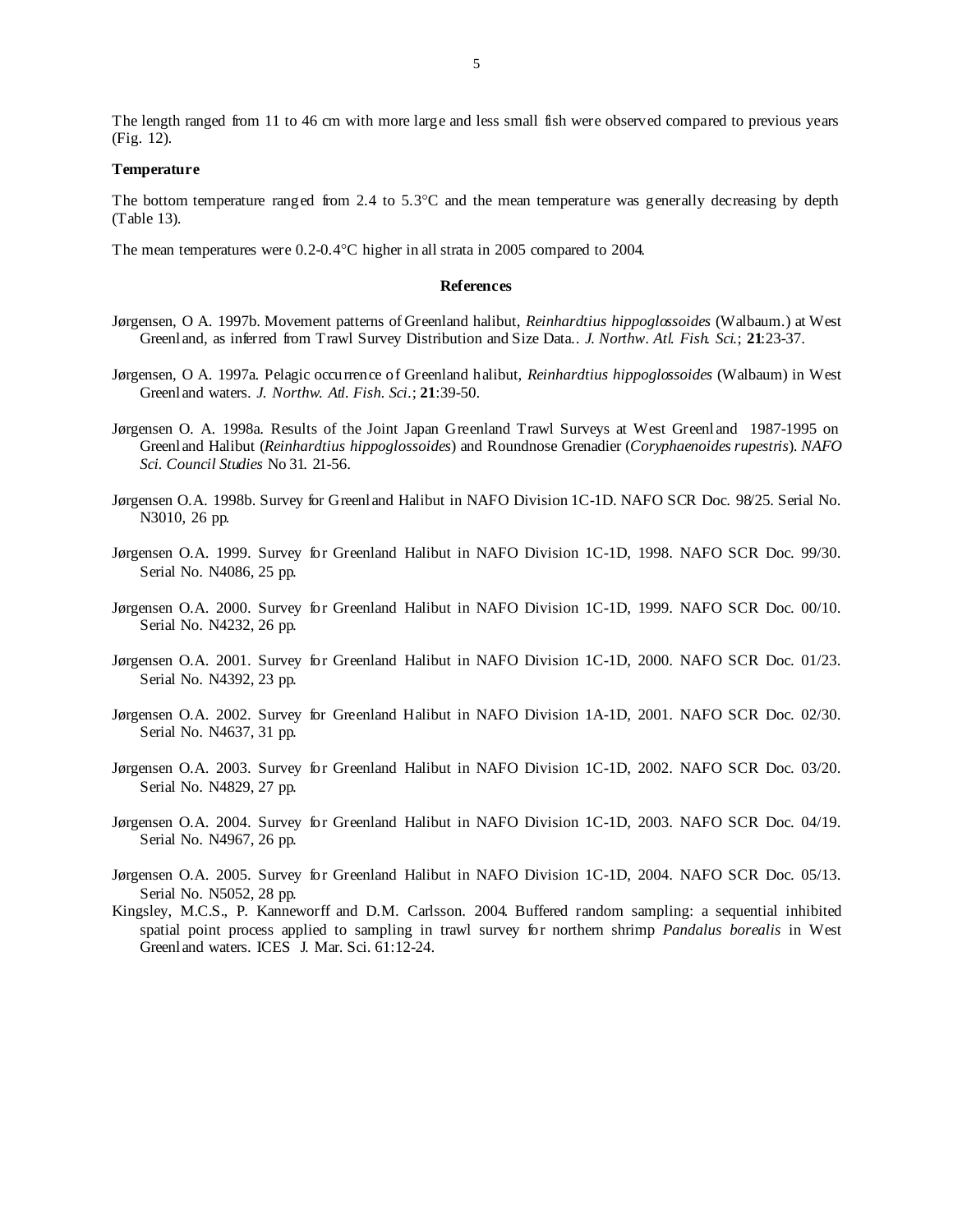|    |              |           |                |            |       | Grl. halibut            |     | Roundnosegre. Roughhead gre. |         |                                                         |     | S. mentella             |
|----|--------------|-----------|----------------|------------|-------|-------------------------|-----|------------------------------|---------|---------------------------------------------------------|-----|-------------------------|
|    | St. No Depth | S. Area   |                | Div. Temp. |       |                         |     |                              |         | Weight Number Weight Number Weight Number Weight Number |     |                         |
| 5  | 866.5        | 0.0592    | 1C             | 4.1        | 89.1  | 85                      | 1.3 | 33                           | 8.5     | 29                                                      | 0.0 | 0                       |
| 6  | 949.0        | 0.0510    | 1C             | 4.0        | 223.1 | 193                     | 0.5 | 19                           | 7.9     | 23                                                      | 0.0 | 0                       |
| 7  | 890.0        | 0.0831    | 1C             | 4.2        | 191.2 | 170                     | 1.3 | 41                           | 12.0    | 23                                                      | 0.0 | $\pmb{0}$               |
| 9  | 863.0        | 0.0515    | 1C             | 4.2        | 41.6  | 50                      | 4.0 | 102                          | 2.5     | 10                                                      | 0.2 | $\mathbf{1}$            |
| 13 | 801.5        | 0.0770    | 1C             | 4.1        | 67.0  | 73                      | 0.9 | 27                           | 12.8    | 31                                                      | 0.3 | $\overline{\mathbf{c}}$ |
| 14 | 423.5        | 0.0738    | 1C             | 5.1        | 1.9   | $\overline{\mathbf{4}}$ | 0.0 | $\mathbf 0$                  | 3.1     | 10                                                      | 5.6 | 22                      |
| 16 | 731.0        | 0.0430    | 1C             | 4.2        | 8.2   | 11                      | 0.5 | 18                           | 4.0     | 9                                                       | 1.0 | 3                       |
| 17 | 685.0        | 0.0671    | 1C             | 4.2        | 25.6  | 36                      | 0.2 | $\boldsymbol{2}$             | 8.7     | 18                                                      | 2.9 | 14                      |
| 18 | 627.5        | 0.0803    | 1C             | 2.4        | 45.6  | 73                      | 0.0 | 1                            | 11.2    | 31                                                      | 3.2 | 25                      |
| 19 | 653.5        | 0.0780    | 1C             | 3.5        | 9.4   | 25                      | 0.0 | 0                            | 5.4     | 13                                                      | 0.8 | 6                       |
| 20 | 699.5        | 0.0757    | 1 <sup>C</sup> | 4.0        | 24.0  | 32                      | 0.0 | 0                            | 11.7    | 39                                                      | 0.8 | $\overline{\mathbf{4}}$ |
| 21 | 794.5        | 0.0793    | 1 <sup>C</sup> | 4.2        | 42.8  | 47                      | 0.0 | 0                            | 13.7    | 51                                                      | 1.2 | $\mathbf 5$             |
| 22 | 818.5        | 0.0774    | 1C             | 4.0        | 88.0  | 80                      | 0.0 | 0                            | 8.5     | 31                                                      | 0.0 | $\pmb{0}$               |
| 23 | 826.5        | 0.0756    | 1 <sup>C</sup> | 4.0        | 91.3  | 100                     | 0.3 | $\overline{\mathbf{c}}$      | 5.4     | 12                                                      | 0.1 | 1                       |
| 24 | 826.5        | 0.0806    | 1C             | 4.0        | 85.6  | 89                      | 0.2 | $\overline{\mathbf{c}}$      | 5.1     | 20                                                      | 0.0 | $\mathbf 0$             |
| 25 | 737.5        | 0.0732    | 1C             | 4.4        | 20.4  | 22                      | 1.0 | 24                           | 7.7     | 23                                                      | 4.6 | 13                      |
| 28 | 795.0        | 0.0638    | 1D             | 4.1        | 61.1  | 58                      | 0.4 | 12                           | 3.2     | 14                                                      | 1.0 | $\overline{\mathbf{c}}$ |
| 30 | 843.0        | 0.0507    | 1D             | 4.1        | 43.9  | 40                      | 0.4 | 8                            | 2.2     | $\overline{2}$                                          | 0.0 | $\mathbf 0$             |
| 31 | 882.5        | 0.0771    | 1C             | 4.1        | 73.1  | 66                      | 0.0 | $\overline{2}$               | 2.8     | 8                                                       | 0.4 | $\mathbf{1}$            |
| 32 | 897.5        | 0.0779    | 1 <sup>C</sup> | 4.1        | 88.0  | 106                     | 0.3 | 10                           | 2.9     | 9                                                       | 0.0 | $\pmb{0}$               |
| 33 | 1074.5       | 0.0766    | 1 <sup>C</sup> | 3.8        | 344.9 | 324                     | 1.8 | 46                           | 20.9    | 46                                                      | 0.2 | $\mathbf{1}$            |
| 34 | 1036.0       | 0.0792    | 1C             | 3.9        | 321.3 | 313                     | 1.9 | 42                           | 8.4     | 23                                                      | 0.0 | $\pmb{0}$               |
| 35 | 1137.0       | 0.0554    | 1D             | 3.8        | 52.7  | 39                      | 0.0 | $\pmb{0}$                    | 13.5    | 21                                                      | 0.0 | $\mathbf 0$             |
| 36 | 1132.0       | 0.0782    | 1D             | 3.7        | 64.6  | 54                      | 0.2 | $\overline{c}$               | 10.4    | 29                                                      | 0.0 | $\mathbf 0$             |
| 37 | 1149.0       | 0.0727    | 1D             | 3.7        | 396.3 | 337                     | 1.4 | 27                           | 9.4     | 24                                                      | 0.0 | $\pmb{0}$               |
| 38 | 1214.0       | 0.0391    | 1D             | 3.6        | 96.4  | 90                      | 0.0 | $\mathbf 0$                  | 1.0     | $\boldsymbol{2}$                                        | 0.2 | $\mathbf{1}$            |
| 39 | 1189.0       | 0.0497    | 1D             | 3.7        | 80.8  | 63                      | 0.1 | 3                            | 2.9     | $\boldsymbol{7}$                                        | 0.0 | $\pmb{0}$               |
| 40 | 1246.0       | 0.0773    | 1D             | 3.8        | 182.3 | 144                     | 0.3 | 4                            | 6.4     | 17                                                      | 0.0 | $\mathbf 0$             |
| 41 | 1170.0       | 0.0825    | 1D             | 3.7        | 82.5  | 68                      | 0.7 | 2                            | 3.1     | $\boldsymbol{7}$                                        | 0.0 | $\mathbf 0$             |
| 42 | 905.0        | 0.0744    | 1D             | 3.8        | 97.3  | 75                      | 0.2 | 4                            | 8.0     | 11                                                      | 0.0 | $\pmb{0}$               |
| 44 | 1022.5       | 0.0807    | 1D             | 3.7        | 116.0 | 116                     | 0.1 | 3                            | 2.7     | 11                                                      | 0.0 | $\pmb{0}$               |
| 45 | 962.0        | 0.0789    | 1D             | 4.2        | 157.1 | 159                     | 0.4 | 2                            | 8.9     | 15                                                      | 0.3 | $\mathbf{1}$            |
| 46 | 1089.5       | 0.0801    | 1D             | 3.7        | 177.3 | 180                     | 0.1 | $\boldsymbol{2}$             | 3.3     | 11                                                      | 0.0 | $\pmb{0}$               |
| 47 | 1239.0       | 0.0791    | 1D             | 3.6        | 298.5 | 296                     | 1.0 | 3                            | 11.6    | 28                                                      | 0.0 | 0                       |
| 48 | 1170.0       | 0.0844    | 1D             | 3.7        | 220.3 | 237                     | 2.2 | 15                           | 3.5     | 10                                                      | 0.0 | $\pmb{0}$               |
| 49 | 1342.0       | 0.0798 1D |                | 3.6        | 236.0 | 218                     | 1.1 | 5                            | 3.5     | $\overline{7}$                                          | 0.4 | $\mathbf{1}$            |
| 50 | 1446.0       | 0.0837 1D |                | 3.6        | 401.8 | 330                     | 8.7 | 26                           | 4.2     | 11                                                      | 0.0 | 0                       |
| 51 | 1485.0       | 0.0801    | 1D             | 3.6        | 340.4 | 250                     | 2.6 | 12                           | 4.6     | 12                                                      | 0.0 | 0                       |
| 52 | 1359.5       | 0.0810    | 1D             | 3.6        | 393.7 | 316                     | 0.7 | $\overline{c}$               | 9.4     | 26                                                      | 0.0 | 0                       |
| 54 | 1425.5       | 0.0481    | 1D             | 3.7        | 26.6  | 13                      | 4.1 | 11                           | 19.1    | 39                                                      | 0.0 | $\pmb{0}$               |
| 55 | 1233.5       | 0.0805    | 1D             | 3.7        | 101.0 | 73                      | 2.4 | 10                           | 7.0     | 14                                                      | 0.0 | $\pmb{0}$               |
| 56 | 1173.0       | 0.0861    | 1D             | 3.7        | 288.0 | 217                     | 0.3 | 5                            | 16.9    | 20                                                      | 0.0 | $\pmb{0}$               |
| 57 | 1326.5       | 0.0306    | 1D             | 3.8        | 57.9  | 43                      | 0.6 | 3                            | 2.2     | 5                                                       | 0.0 | $\pmb{0}$               |
| 60 | 1334.5       | 0.0455    | 1D             | 3.7        | 83.9  | 60                      | 0.3 | $\overline{2}$               | $3.0\,$ | $\overline{7}$                                          | 0.0 | $\pmb{0}$               |
| 61 | 1378.5       | 0.0580    | 1D             | 3.8        | 215.1 | 203                     | 2.4 | 17                           | 1.5     | 4                                                       | 0.0 | $\pmb{0}$               |
| 62 | 1344.0       | 0.0647    | 1D             | 3.1        | 925.3 | 792                     | 5.6 | 56                           | 15.3    | 25                                                      | 0.0 | $\pmb{0}$               |
| 63 | 1477.5       | 0.0443    | 1D             | 3.4        | 30.7  | 20                      | 2.3 | 11                           | 7.1     | 12                                                      | 0.1 | 1                       |
| 65 | 1430.5       | 0.0837 1D |                | 3.6        | 68.0  | 41                      | 5.5 | 22                           | 11.3    | 23                                                      | 0.0 | 0                       |
| 66 | 1422.0       | 0.0516 1D |                | 3.7        | 67.6  | 46                      | 1.4 | 11                           | 12.9    | 19                                                      | 0.0 | 0                       |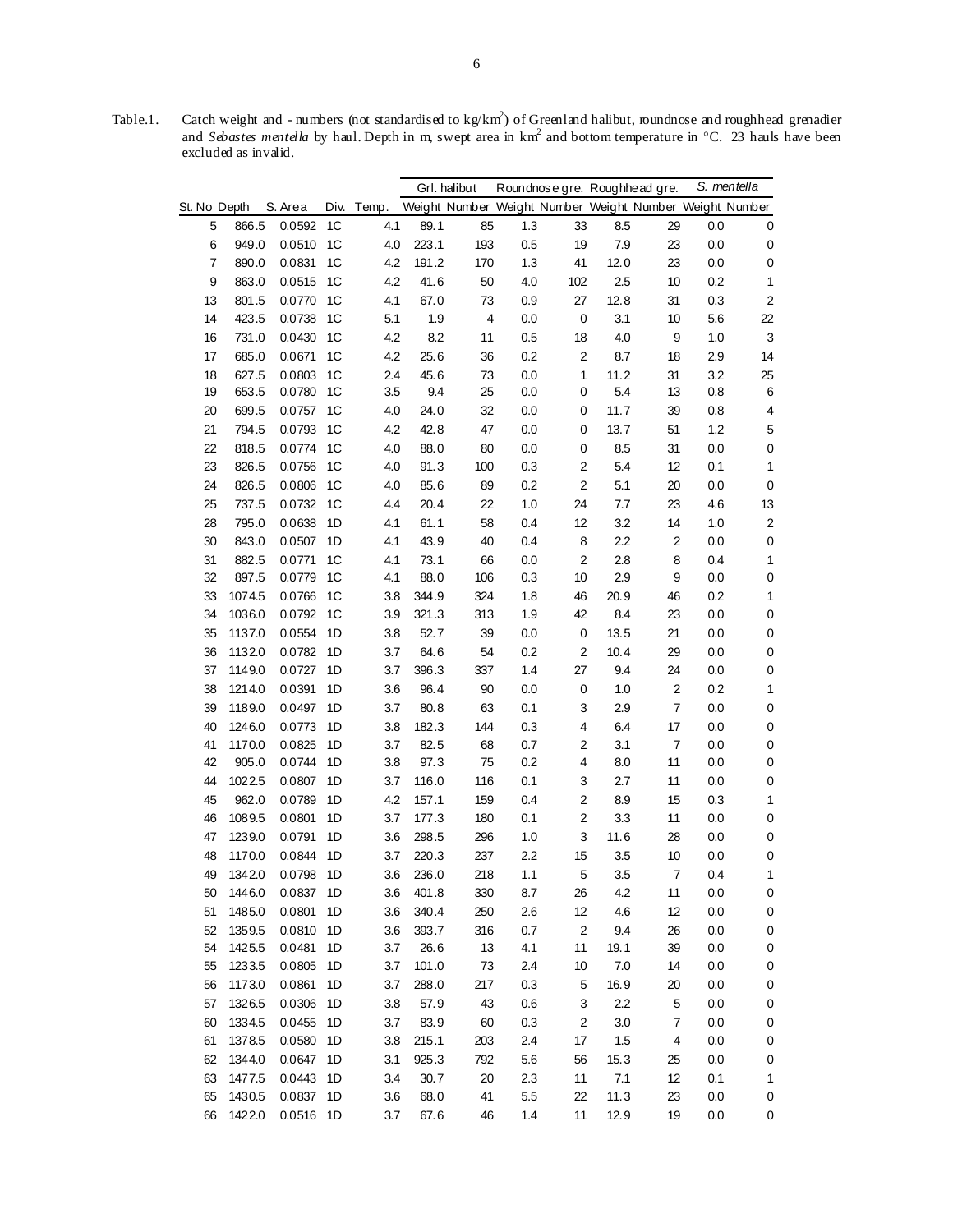| Table.1. | (continued) |
|----------|-------------|
|----------|-------------|

| 68 | 1244.0 | 0.0754<br>1D   | 3.7 | 140.7 | 89  | 2.2 | 10  | 9.6  | 19       | 0.0  | $\Omega$ |
|----|--------|----------------|-----|-------|-----|-----|-----|------|----------|------|----------|
| 72 | 1287.5 | 0.0523<br>1D   | 3.6 | 168.8 | 123 | 1.8 | 14  | 6.3  | 15       | 0.0  | 0        |
| 74 | 1120.5 | 0.0836<br>- 1D | 3.7 | 429.2 | 327 | 1.1 | 5   | 5.9  | 15       | 0.0  | 0        |
| 75 | 1127.5 | 0.0860 1D      | 3.2 | 293.6 | 230 | 0.8 | 9   | 8.6  | 21       | 0.0  | 0        |
| 76 | 1068.5 | 0.0710 1D      | 3.7 | 154.8 | 138 | 2.1 | 47  | 25.1 | 56       | 0.0  | 0        |
| 77 | 1105.0 | 0.0681<br>1D   | 3.7 | 223.1 | 185 | 0.2 | 3   | 12.8 | 39       | 0.3  | 1        |
| 78 | 1162.0 | 0.0695<br>1D   | 3.7 | 159.4 | 115 | 1.0 | 7   | 11.7 | 34       | 0.0  | $\Omega$ |
| 80 | 422.0  | 0.0695 1C      | 5.2 | 0.53  | 1   | 0.0 | 0   | 0.8  | 3        | 1.9  | 15       |
| 81 | 715.0  | $0.0835$ 1C    | 4.9 | 35.35 | 42  | 3.7 | 148 | 7.2  | 14       | 71.9 | 140      |
| 82 | 864.5  | 0.0857 1C      | 4.6 | 190.6 | 205 | 4.2 | 122 | 9.2  | 19       | 6.9  | 13       |
| 83 | 411.5  | 0.0577<br>1D   | 5.3 | 2.03  | 2   | 0.0 | 0   | 3.0  | 9        | 3.3  | 39       |
| 84 | 417.5  | 0.0827<br>1D   | 4.7 | 58.4  | 115 | 0.2 | 1   | 0.0  | $\Omega$ | 19.2 | 100      |

Table 2. Biomass (tons) of Greenland halibut by Division and depth stratum, 2005.

| Div.           | Depth $(m)$ | Area  | Hauls | Mean    | <b>Biomass</b> | SЕ     |
|----------------|-------------|-------|-------|---------|----------------|--------|
| 1 <sup>C</sup> | 401-600     | 3366  | 2     | 0.0169  | 57.0           | 31.3   |
|                | 601-800     | 16120 | 8     | 0.3521  | 5675.4         | 9009   |
|                | 801-1000    | 6066  | 11    | 1.5967  | 9685.3         | 1923.8 |
|                | 1001-1200   | 611   | 2     | 4.2801  | 2615.1         | 1370   |
| 1 <sub>D</sub> | 401-600     | 903   | 2     | 0.3705  | 334.6          | 302.8  |
|                | 601-800     | 1940  | 1     | 0.9564  | 1855.4         |        |
|                | 801-1000    | 3874  | 3     | 1.3881  | 5377.6         | 1269.9 |
|                | 1001-1200   | 10140 | 14    | 2.5536  | 25893.4        | 3927.9 |
|                | 1201-1400   | 6195  | 12    | 3.7088  | 22976.1        | 6242.4 |
|                | 1401-1500   | 3091  | 6     | 2.0691  | 6395.6         | 2430.9 |
| All            |             |       |       | 1.54601 | 80865.4        | 8365.7 |

Table 3. Abundance of Greenland halibut by Division and depth stratum, 2005.

| Division       | Depth $(m)$ | Area  | Hauls          | Mean $sq/km$ | Abundance  | SE        |
|----------------|-------------|-------|----------------|--------------|------------|-----------|
| 1 <sup>C</sup> | 401-600     | 3366  | $\overline{c}$ | 34.3         | 115401.1   | 66979.7   |
|                | 601-800     | 16120 | 8              | 480.1        | 7738571.1  | 12035869  |
|                | 801-1000    | 6066  | 11             | 1568.6       | 9515215.1  | 1604367.4 |
|                | 1001-1200   | 611   | 2              | 4091.2       | 24997243   | 855982    |
| 1D             | $401 - 600$ | 903   | $\overline{2}$ | 7123         | 643179.7   | 611894.6  |
|                | 601-800     | 1940  | 1              | 908.6        | 17626740   |           |
|                | 801-1000    | 3874  | 3              | 1270.8       | 49231895   | 1464269.0 |
|                | 1001-1200   | 10140 | 14             | 2145.0       | 21750788.4 | 31880522  |
|                | 1201-1400   | 6195  | 12             | 3120.3       | 19330470.8 | 5452636.6 |
|                | 1401-1500   | 3091  | 6              | 1527.5       | 47214882   | 20021069  |
| All            |             |       |                | 1395.7       | 73000702.3 | 7318695.4 |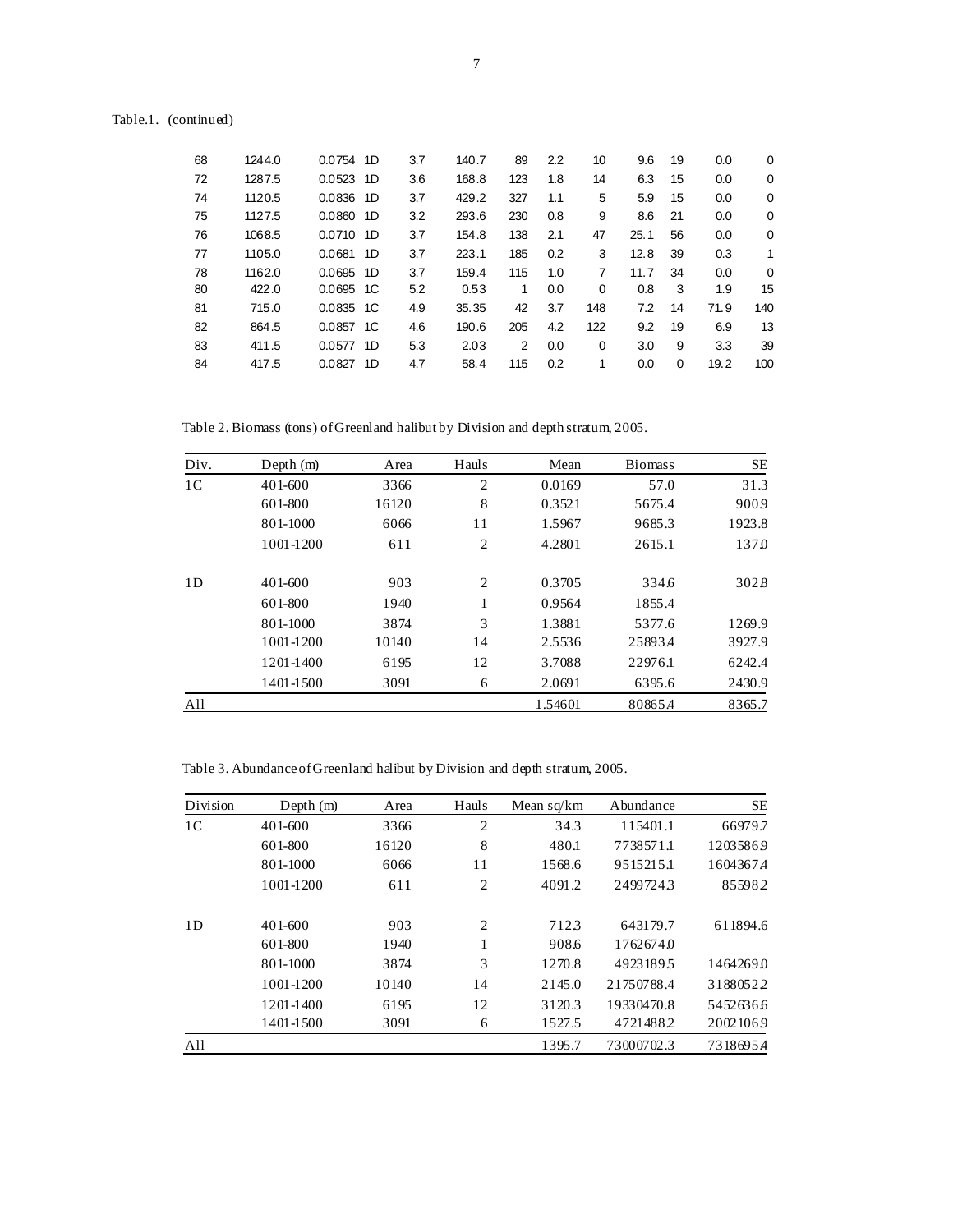| AGE       | 1997         | 1998             | 1999           | 2000     | 2001     | 2002           | 2003     | 2004     | 2005     |
|-----------|--------------|------------------|----------------|----------|----------|----------------|----------|----------|----------|
| 1         | $\Omega$     | $\Omega$         | $\mathbf{0}$   | 78826    | 15585    | 71512          | 833452   | 314358   | 200672   |
| 2         | 536130       | 609093           | 184098         | 109496   | 281013   | 214536         | 3187890  | 255511   | 201882   |
| 3         | 1704893      | 3722237          | 920490         | 479059   | 511722   | 285367         | 1468105  | 274564   | 569831   |
| 4         | 3023773      | 4662948          | 4172888        | 3074341  | 4835796  | 2361529        | 2417001  | 4465950  | 1749900  |
| 5         | 9961295      | 14760362         | 11291344       | 15090231 | 20601616 | 11779876       | 12348567 | 14877198 | 12218823 |
| 6         | 15370847     | 19057854         | 15893794       | 16838191 | 26595603 | 26697300       | 21816458 | 30067732 | 19867351 |
| 7         | 13558728     | 14083592         | 19759852       | 14711646 | 17922784 | 18561065       | 18499540 | 14298142 | 21303055 |
| $\,8\,$   | 5436358      | 5766084          | 4786548        | 5026106  | 4674899  | 6201987        | 6534966  | 6252194  | 12674030 |
| 9         | 1200931      | 1515966          | 859124         | 3214208  | 2550178  | 1857799        | 2403542  | 1724259  | 385774   |
| 10        | 948950       | 1211419          | 920490         | 1040152  | 780082   | 1340261        | 1244102  | 944766   | 1881136  |
| 11        | 584382       | 764751           | 613660         | 717770   | 705656   | 905723         | 581491   | 392534   | 158664   |
| 12        | 466433       | 527881           | 675026         | 350292   | 369836   | 166242         | 224915   | 230820   | 1044342  |
| 13        | 187646       | 351921           | 429562         | 318336   | 345397   | 257412         | 264203   | 158687   | 36861    |
| 14        | 96503        | 155657           | 429562         | 122157   | 195607   | 143024         | 207745   | 163836   | 410090   |
| 15        | 262704       | 236870           | 184098         | 230208   | 225277   | 263139         | 67270    | 218713   | 85460    |
| 16        | 187646       | 115051           | 61366          | 128242   | 91540    | 178780         | 206590   | 71775    | 13547    |
| 17        | 64336        | 128586           | 61366          | 95352    | 80275    | 107268         | 72546    | 96352    | 118365   |
| 18        | 16084        | $\boldsymbol{0}$ | 61366          | 57045    | 22628    | 35756          | 41219    | 6650     | 35465    |
| 19        | $\Omega$     | $\theta$         | $\overline{0}$ | 27474    | 32325    | 83431          | 58531    | 37874    | 45452    |
| 20        | $\mathbf{0}$ | $\overline{0}$   | $\overline{0}$ | $\theta$ | 8081     | $\mathbf{0}$   | 22258    |          |          |
| 21        |              |                  |                |          |          | $\overline{0}$ | 7419     |          |          |
| $\rm SUM$ | 53607639     | 67670271         | 61304634       | 61709132 | 80845900 | 71512007       | 72507812 | 74851915 | 73000702 |

Table 4. Estimated abundance by age from Div. 1C-1D from the surveys in 1997-2005. The Age-length key from 1998 is applied on the 1999 data.

Table 5. Mean weight and mean length-at-age of Greenland halibut, 1997-2005.

|     | 1997  |      | 1998       |      | 1999                                                                                                                          |      | 2000 |      | 2001  |       | 2002 |      | 2003 |      |       | 2004 | 2005            |      |
|-----|-------|------|------------|------|-------------------------------------------------------------------------------------------------------------------------------|------|------|------|-------|-------|------|------|------|------|-------|------|-----------------|------|
| AGE |       |      |            |      | weight length weight length weight length weight length weight length weight length weight length weight length weight length |      |      |      |       |       |      |      |      |      |       |      |                 |      |
|     |       |      |            |      |                                                                                                                               |      | 25   | 13.5 | 28    | 14.4  | 20   | 16.0 |      |      |       |      |                 |      |
| 2   | 23    | 15.3 | 38         | 18.7 | 64                                                                                                                            | 21.0 | 75   | 21.0 | 85    | 21.0  | 60   | 21.7 | 85   | 23.0 |       |      | 69              | 21.5 |
| 3   | 58    | 19.8 | 176        | 28.5 | 206                                                                                                                           | 27.4 | 146  | 26.3 | 173   | 26.7  | 200  | 29.6 | 192  | 29.4 |       |      | 169             | 28.5 |
| 4   | 137   | 26.1 | 348        | 35.3 | 342                                                                                                                           | 34.4 | 329  | 33.6 | 366   | 34.2  | 341  | 35.5 | 355  | 35.7 | 487   | 39.1 | 382             | 36.6 |
| 5   | 272   | 32.8 | 551        | 40.9 | 571                                                                                                                           | 40.3 | 528  | 39.5 | 574   | 39.7  | 487  | 39.9 | 522  | 40.2 | 646   | 42.8 | 550             | 41.3 |
| 6   | 444   | 38.0 | 854        | 46.8 | 793                                                                                                                           | 45.6 | 764  | 44.5 | 849   | 44.9  | 747  | 45.6 | 763  | 45.4 | 917   | 47.5 | 831             | 46.7 |
| 7   | 737   | 43.9 | 1218       | 51.9 | 1196                                                                                                                          | 51.4 | 1074 | 49.8 | 1159  | 49.9  | 1132 | 51.7 | 1116 | 51.2 | 1293  | 52.5 | 1137            | 51.6 |
| 8   | 1070  | 49.9 | 1572       | 56.8 | 1665                                                                                                                          | 57.9 | 1376 | 53.7 | 1541  | 54.8  | 1370 | 55.6 | 1419 | 55.9 | 1638  | 56.5 | 1569            | 56.5 |
| 9   | 1454  | 55.6 | 2075       | 60.6 | 2057                                                                                                                          | 61.1 | 1631 | 56.8 | 1844  | 58.0  | 1844 | 60.7 | 1861 | 59.8 | 1942  | 60.2 | 1754            | 58.8 |
| 10  | 2043  | 61.2 | 2293       | 63.1 | 2441                                                                                                                          | 64.1 | 2077 | 61.5 | 2259  | 61.8  | 2037 | 62.5 | 2115 | 62.6 | 2191  | 62.3 | 2301            | 63.8 |
| 11  | 2815  | 66.7 | 2867       | 66.5 | 2812                                                                                                                          | 66.9 | 2503 | 63.9 | 3316  | 65.0  | 2508 | 66.0 | 2668 | 66.8 | 2924  | 67.8 | 2878            | 68.0 |
| 12  | 3828  | 72.6 | 3453       | 69.9 | 4000                                                                                                                          | 72.9 | 3014 | 67.5 | 3450  | 68.7  | 3011 | 69.7 | 3190 | 70.4 | 3237  | 68.2 | 3464            | 71.2 |
| 13  | 4840  | 77.3 | 4538       | 74.7 | 5679                                                                                                                          | 79.5 | 3612 | 70.4 | 3866  | 71.3  | 3558 | 71.6 | 3178 | 70.6 | 3683  | 72.4 | 4617            | 77.0 |
| 14  | 6679  | 84.0 | 5112       | 77.6 | 7613                                                                                                                          | 86.7 | 3893 | 72.8 | 5257  | 77.8  | 4650 | 78.5 | 3845 | 75.5 | 3889  | 71.1 | 5305            | 79.1 |
| 15  | 7711  | 87.8 | 7141       | 85.1 | 8477                                                                                                                          | 91.2 | 5409 | 78.3 | 6324  | 81.9  | 5149 | 79.0 | 4340 | 76.0 | 4740  | 74.8 | 6468            | 86.0 |
| 16  | 9166  | 94.6 | 8385       | 88.9 | 9925                                                                                                                          | 88.5 | 6873 | 85.5 | 7203  | 86.0  | 6786 | 84.8 | 5747 | 81.3 |       |      | 13320 1000      |      |
| 17  | 10797 |      | 97.8 10684 | 95.4 |                                                                                                                               |      | 8492 | 91.8 | 8954  | 92.4  | 8520 | 90.3 | 6200 | 84.0 | 6498  | 82.0 |                 |      |
| 18  |       |      |            |      | 12500                                                                                                                         | 99.0 | 8590 | 92.3 | 8760  | 93.0  | 9385 | 93.0 |      |      | 893   | 93.0 | 9570            | 97.0 |
| 19  |       |      | 12850      | 99.0 |                                                                                                                               |      | 9645 | 91.5 | 11500 | 102.0 | 8553 | 90.3 |      |      | 10220 |      | 93.0 14150 1010 |      |
| 20  |       |      |            |      |                                                                                                                               |      |      |      | 14400 | 1050  |      |      |      |      |       |      |                 |      |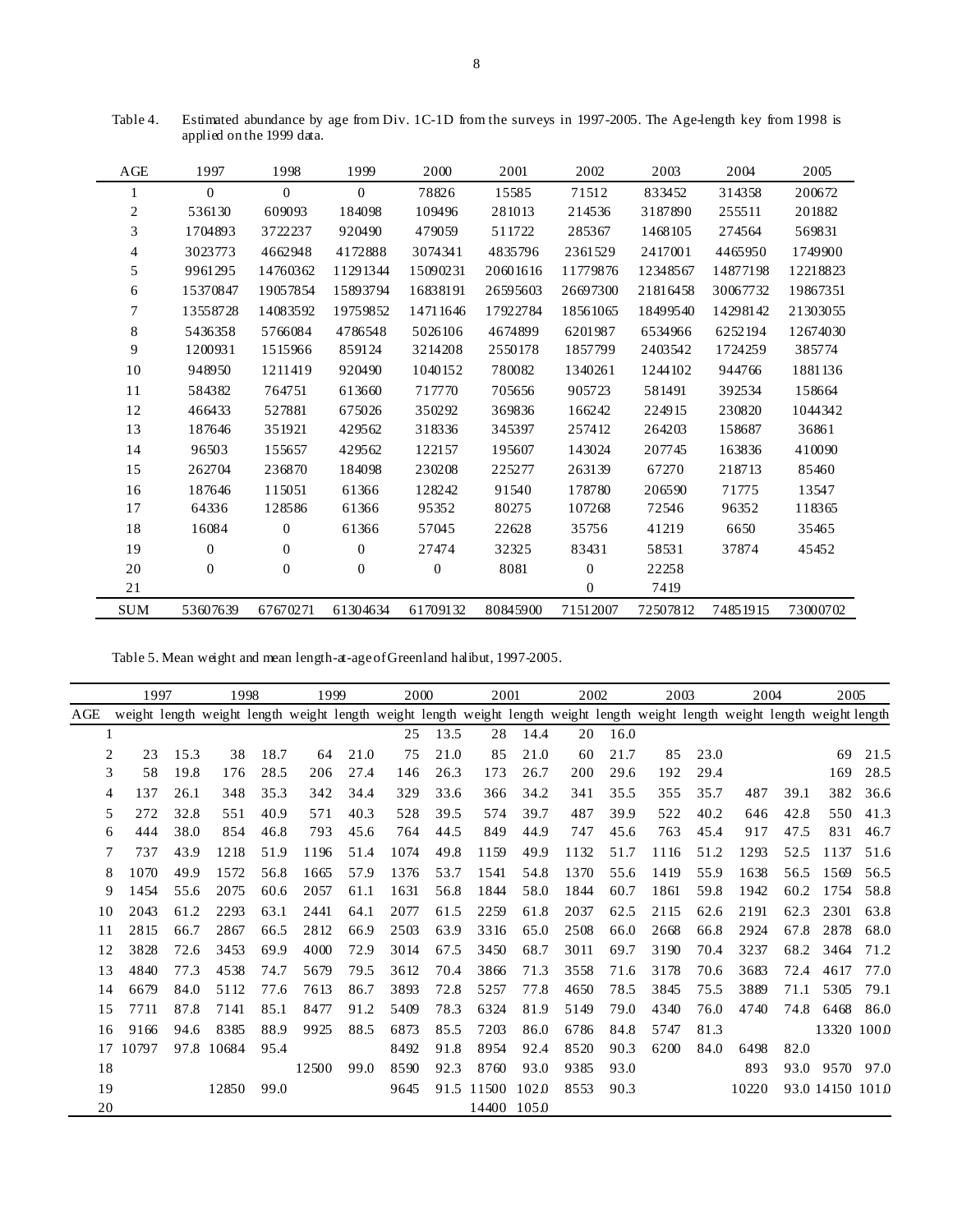|     | Matunty      |                |              |
|-----|--------------|----------------|--------------|
|     | $\mathbf{1}$ | $\overline{2}$ |              |
|     | Pct          | Pct            | N            |
| Age |              |                |              |
| 4   | 1000         |                | 16           |
| 5   | 1000         |                | 18           |
| 6   | 90.9         | 9.1            | 11           |
| 7   | 1000         |                | 13           |
| 8   | 78.8         | 21.2           | 33           |
| 9   | 66.7         | 33.3           | 3            |
| 10  | 34.3         | 65.7           | 35           |
| 11  | 16.7         | 83.3           | 6            |
| 12  | 9.1          | 90.9           | 55           |
| 13  |              | 1000           | 3            |
| 14  | 8.0          | 92.0           | 25           |
| 15  |              | 1000           | 3            |
| 16  |              | 1000           | $\,1$        |
| 18  |              | 1000           | $\mathbf{1}$ |
| 19  |              | 1000           | $\mathbf{1}$ |

Table 6. Maturity-at-age in percent, females, Div. 1C-1D, 2005. 1 immature, 2 maturing.

Table 7. Biomass of (tons) roundnose grenadier by Division and depth stratum, 2005.

| Div.           | Depth $(m)$ | Area  | Hauls          | Mean  | <b>Biomass</b> | SE.  |
|----------------|-------------|-------|----------------|-------|----------------|------|
| 1 <sup>C</sup> | 401-600     | 3366  | $\overline{2}$ | 0.000 | 0.0            | 0.0  |
|                | 601-800     | 16120 | 8              | 0.009 | 1449           | 86.0 |
|                | 801-1000    | 6066  | 11             | 0.018 | 108.0          | 44.3 |
|                | 1001-1200   | 611   | $\overline{2}$ | 0.023 | 14.3           | 0.2  |
| 1 <sub>D</sub> | 401-600     | 903   | $\overline{2}$ | 0.001 | 1.3            | 1.3  |
|                | 601-800     | 1940  | 1              | 0.006 | 11.7           |      |
|                | 801-1000    | 3874  | 3              | 0.006 | 21.2           | 6.6  |
|                | 1001-1200   | 10140 | 14             | 0.010 | 96.4           | 26.7 |
|                | 1201-1400   | 6195  | 12             | 0.024 | 147.7          | 42.2 |
|                | 1401-1500   | 3091  | 6              | 0.061 | 1875           | 37.6 |
| All            |             |       |                | 0.014 | 7330           | 1160 |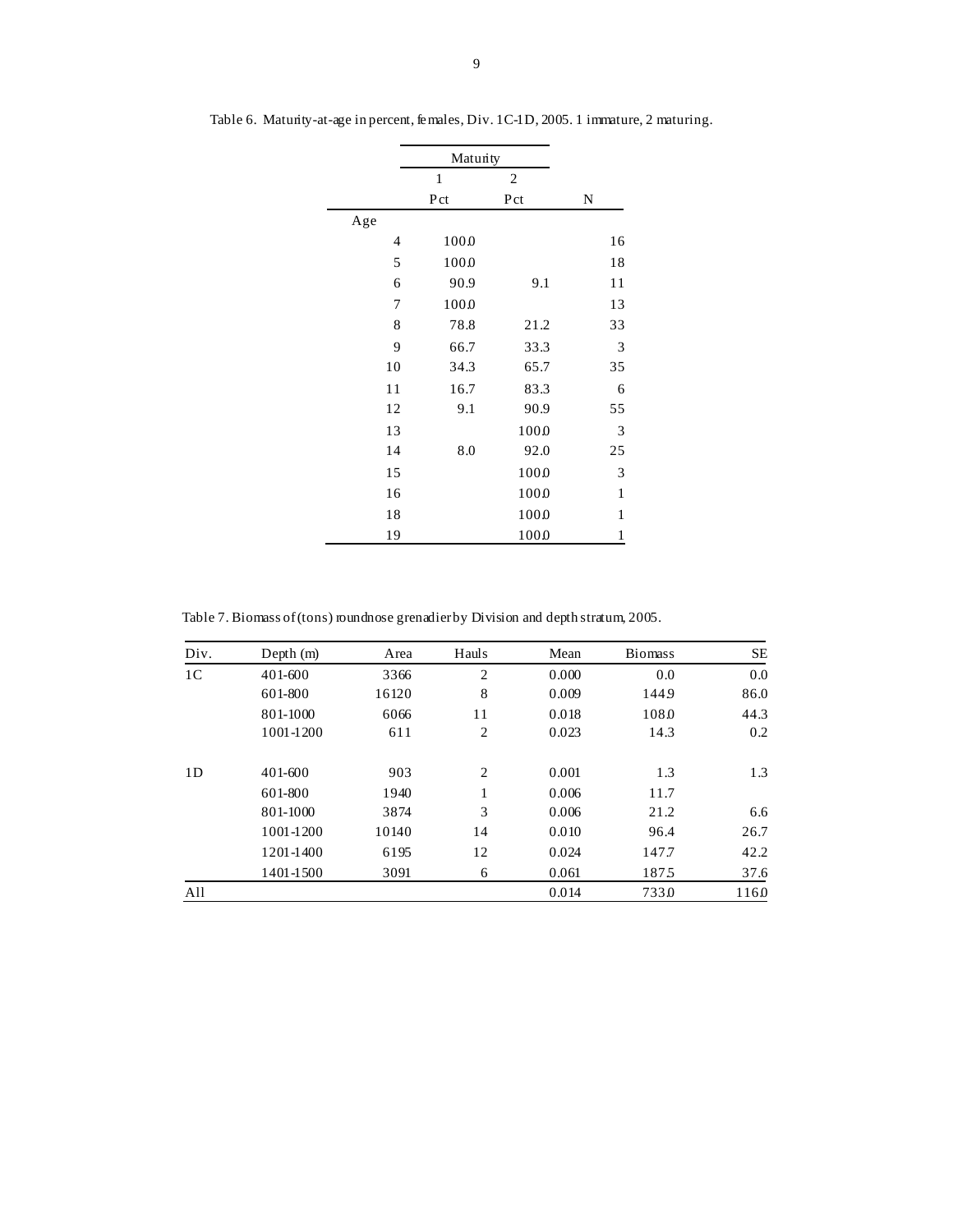| Div.           | Depth $(m)$ | Area  | Hauls          | Mean  | Abundace   | SE        |
|----------------|-------------|-------|----------------|-------|------------|-----------|
| 1 <sup>C</sup> | 401-600     | 3366  | $\overline{2}$ | 0.0   | 0.0        | 0.0       |
|                | 601-800     | 16120 | 8              | 320.1 | 51596373   | 3477159.4 |
|                | 801-1000    | 6066  | 11             | 489.4 | 29687033   | 11779843  |
|                | 1001-1200   | 611   | $\overline{2}$ | 5655  | 345496.1   | 215559    |
| 1 <sub>D</sub> | 401-600     | 903   | $\overline{2}$ | 6.0   | 5456.8     | 5456.8    |
|                | 601-800     | 1940  | 1              | 1880  | 364691.2   |           |
|                | 801-1000    | 3874  | 3              | 78.9  | 305763.3   | 155765.2  |
|                | 1001-1200   | 10140 | 14             | 1250  | 12678035   | 490310.1  |
|                | 1201-1400   | 6195  | 12             | 1668  | 10335822   | 426684.1  |
|                | 1401-1500   | 3091  | 6              | 2355  | 728043.2   | 677643    |
| All            |             |       |                | 2328  | 12179176.9 | 3750079.6 |

Table 8. Abundance of roundnose grenadier by Division and depth stratum, 2005.

Table 9. Biomass (tons) of roughhead grenadier by Division and depth stratum, 2005.

| Div.           | Depth $(m)$ | Area  | Hauls | Mean  | <b>Biomass</b> | SE    |
|----------------|-------------|-------|-------|-------|----------------|-------|
| 1 <sup>C</sup> | 401-600     | 3366  | 2     | 0.027 | 89.5           | 51.4  |
|                | 601-800     | 16120 | 8     | 0.119 | 1912.2         | 204.4 |
|                | 801-1000    | 6066  | 11    | 0.098 | 5963           | 89.7  |
|                | 1001-1200   | 611   | 2     | 0.190 | 1158           | 51.0  |
| 1 <sub>D</sub> | 401-600     | 903   | 2     | 0.026 | 23.2           | 23.2  |
|                | 601-800     | 1940  | 1     | 0.049 | 95.7           |       |
|                | 801-1000    | 3874  | 3     | 0.088 | 3400           | 87.1  |
|                | 1001-1200   | 10140 | 14    | 0.128 | 1297.4         | 2549  |
|                | 1201-1400   | 6195  | 12    | 0.096 | 592.1          | 106.1 |
|                | 1401-1500   | 3091  | 6     | 0.175 | 5403           | 1656  |
| All            |             |       |       | 0.107 | 5602.6         | 4195  |

Table 10. Abundance of roughhead grenadier by Division and depth stratum, 2005

| Div.           | Depth $(m)$ | Area  | Hauls          | Mean  | Abundace   | SE       |
|----------------|-------------|-------|----------------|-------|------------|----------|
| 1 <sup>C</sup> | 401-600     | 3366  | $\overline{2}$ | 89.3  | 300608.2   | 155343.8 |
|                | 601-800     | 16120 | 8              | 3338  | 53801320   | 980376.2 |
|                | 801-1000    | 6066  | 11             | 278.4 | 1688773.7  | 250270.7 |
|                | 1001-1200   | 611   | $\overline{2}$ | 4455  | 272223.9   | 94828.1  |
| 1D             | 401-600     | 903   | $\overline{2}$ | 78.0  | 703914     | 70391.4  |
|                | 601-800     | 1940  | 1              | 2193  | 425473.0   |          |
|                | 801-1000    | 3874  | 3              | 1258  | 487443.4   | 173942.4 |
|                | 1001-1200   | 10140 | 14             | 3003  | 3044841.4  | 552988.7 |
|                | 1201-1400   | 6195  | 12             | 2099  | 13005122   | 200860.0 |
|                | 1401-1500   | 3091  | 6              | 3343  | 1033473.6  | 314987.3 |
| All            |             |       |                | 267.7 | 14003872.9 | 13109132 |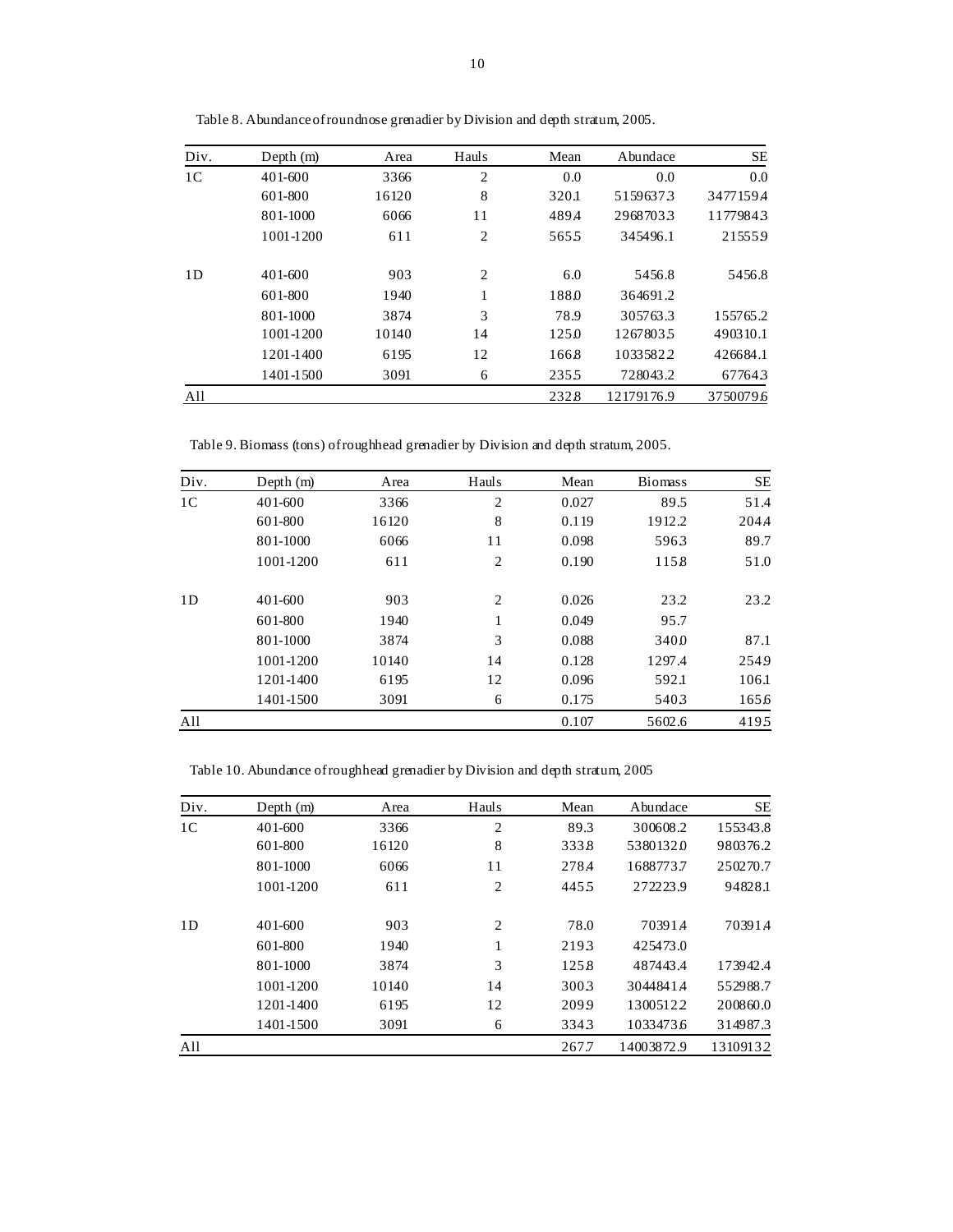| Div.           | Depth $(m)$ | Area  | Hauls          | Mean | <b>Biomass</b> | SE     |
|----------------|-------------|-------|----------------|------|----------------|--------|
| 1 <sup>C</sup> | 401-600     | 3366  | $\overline{2}$ | 0.1  | 1732           | 82.2   |
|                | 601-800     | 16120 | 8              | 0.1  | 2144.2         | 1678.6 |
|                | 801-1000    | 6066  | 11             | 0.0  | 52.8           | 43.4   |
|                | 1001-1200   | 611   | $\overline{2}$ | 0.0  | 0.8            | 0.8    |
| 1 <sub>D</sub> | 401-600     | 903   | $\overline{2}$ | 0.1  | 1303           | 79.2   |
|                | 601-800     | 1940  | 1              | 0.0  | 30.3           |        |
|                | 801-1000    | 3874  | 3              | 0.0  | 4.4            | 4.4    |
|                | 1001-1200   | 10140 | 14             | 0.0  | 3.2            | 3.2    |
|                | 1201-1400   | 6195  | 12             | 0.0  | 5.6            | 3.8    |
|                | 1401-1500   | 3091  | 6              | 0.0  | 1.3            | 1.3    |
| All            |             |       |                | 0.0  | 2546.2         | 1683.3 |

Table 11. Biomass of *Sebastes mentella* by Division and depth stratum, 2005

Table 12. Abundance of *Sebastes mentella* by Division and depth stratum, 2005

| Div.           | Depth $(m)$ | Area  | Hauls          | Mean  | Abundance | SE        |
|----------------|-------------|-------|----------------|-------|-----------|-----------|
| 1 <sup>C</sup> | 401-600     | 3366  | $\overline{2}$ | 2569  | 864708.4  | 138386.0  |
|                | 601-800     | 16120 | 8              | 329.6 | 53129360  | 3145275.4 |
|                | 801-1000    | 6066  | 11             | 20.3  | 123171.5  | 815806    |
|                | 1001-1200   | 611   | $\overline{2}$ | 6.5   | 3989.7    | 3989.7    |
| 1D             | 401-600     | 903   | $\overline{2}$ | 942.1 | 850714    | 240655.0  |
|                | 601-800     | 1940  | 1              | 31.3  | 607819    |           |
|                | 801-1000    | 3874  | 3              | 4.2   | 163734    | 16373.4   |
|                | 1001-1200   | 10140 | 14             | 1.0   | 106414    | 106414    |
|                | 1201-1400   | 6195  | 12             | 3.2   | 196555    | 141503    |
|                | 1401-1500   | 3091  | 6              | 3.8   | 11621.4   | 11621.4   |
| All            |             |       |                | 139.1 | 7274593.1 | 3159257.1 |

Table 13. Mean temperature, S.E and number of observations by NAFO Division and depth stratum.

| Div.          | Depth stratum (m)                                                     |                   |             |     |           |         |        |           |                   |                     |           |        |        |     |     |   |           |  |
|---------------|-----------------------------------------------------------------------|-------------------|-------------|-----|-----------|---------|--------|-----------|-------------------|---------------------|-----------|--------|--------|-----|-----|---|-----------|--|
|               | 601-800<br>1001-1200<br>1201-1400<br>1401-1500<br>401-600<br>801-1000 |                   |             |     |           |         |        |           |                   |                     |           |        |        |     |     |   |           |  |
|               | ◡                                                                     | <b>SE</b>         | n           |     | <b>SE</b> | n       | ∽<br>◡ | <b>SE</b> | n<br>$\mathbf{H}$ | ⌒<br>◡              | <b>SE</b> | п      | ⌒<br>◡ | SE  | n   |   | <b>SE</b> |  |
| $\sim$<br>1 U | ∼<br>ے ۔                                                              | .08               | $\sim$<br>∸ | 4.0 | .26       | $\circ$ | 4.1    | .05       | -                 | 38<br>ن. ر          | .03       | ∼<br>∸ |        |     |     |   |           |  |
| ∣ D<br>⊥ D    | .U                                                                    | $\bigcap$<br>ر ر. | ◠<br>∸      | 4.1 |           |         | 4.0    | $\sim$    |                   | $\overline{ }$<br>، | .04       |        | .0     | .05 | . . | C | .04       |  |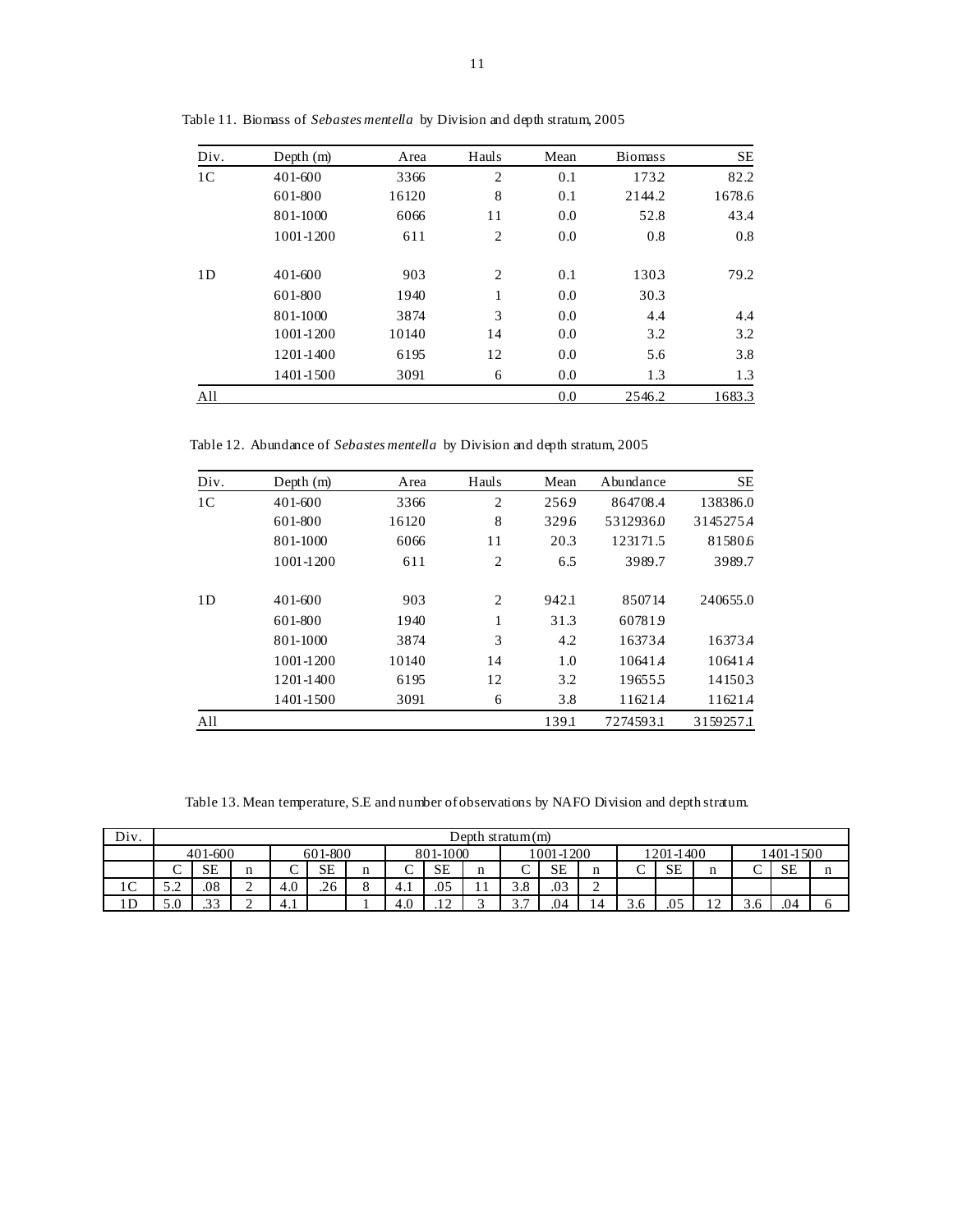

Fig. 1 Distribution of catches of Greenland halibut during 1997-2000 in kg km<sup>2</sup>.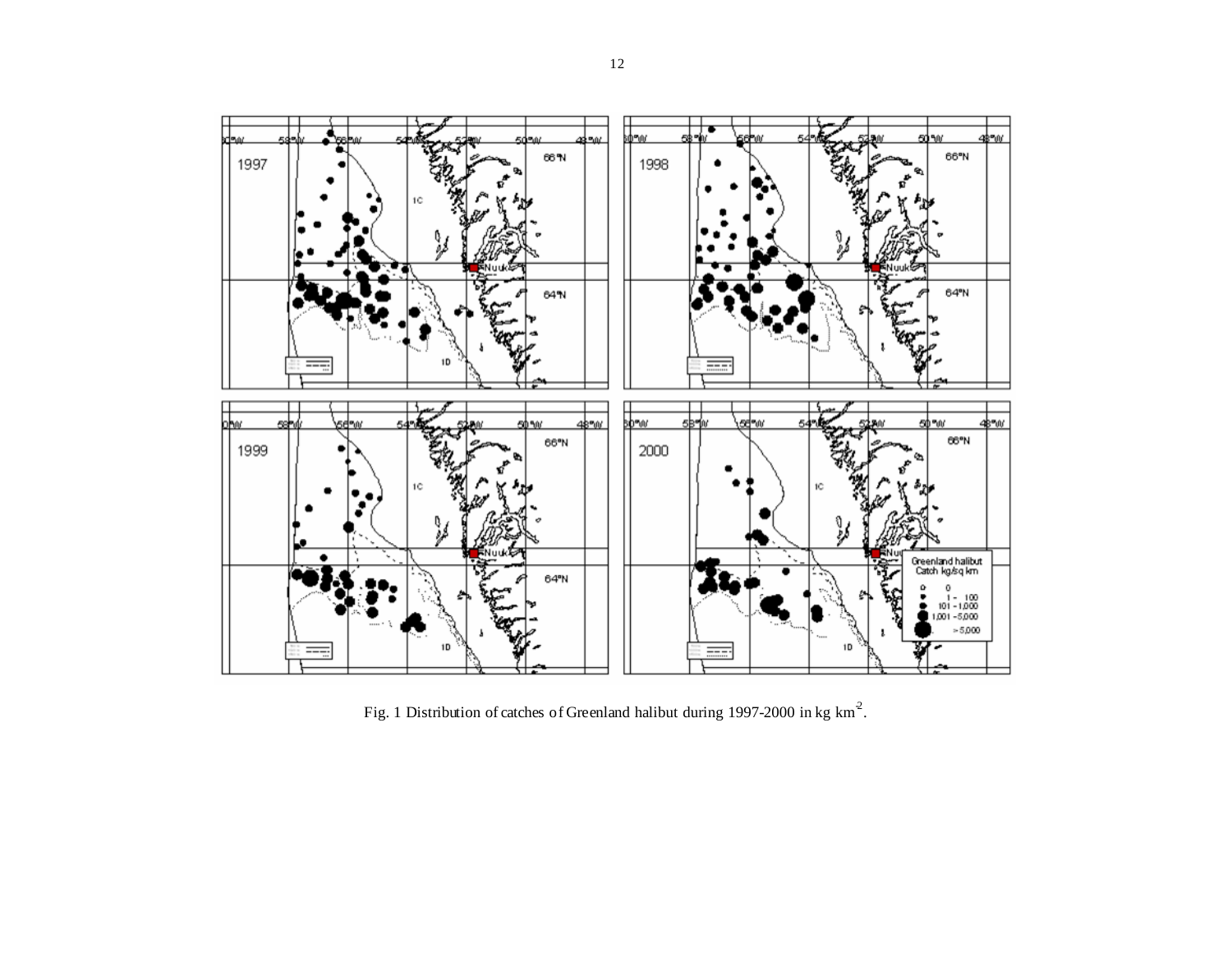

Fig. 1 (cont). Distribution of catches of Greenland halibut in 2001 - 2004 in kg km-<sup>2</sup>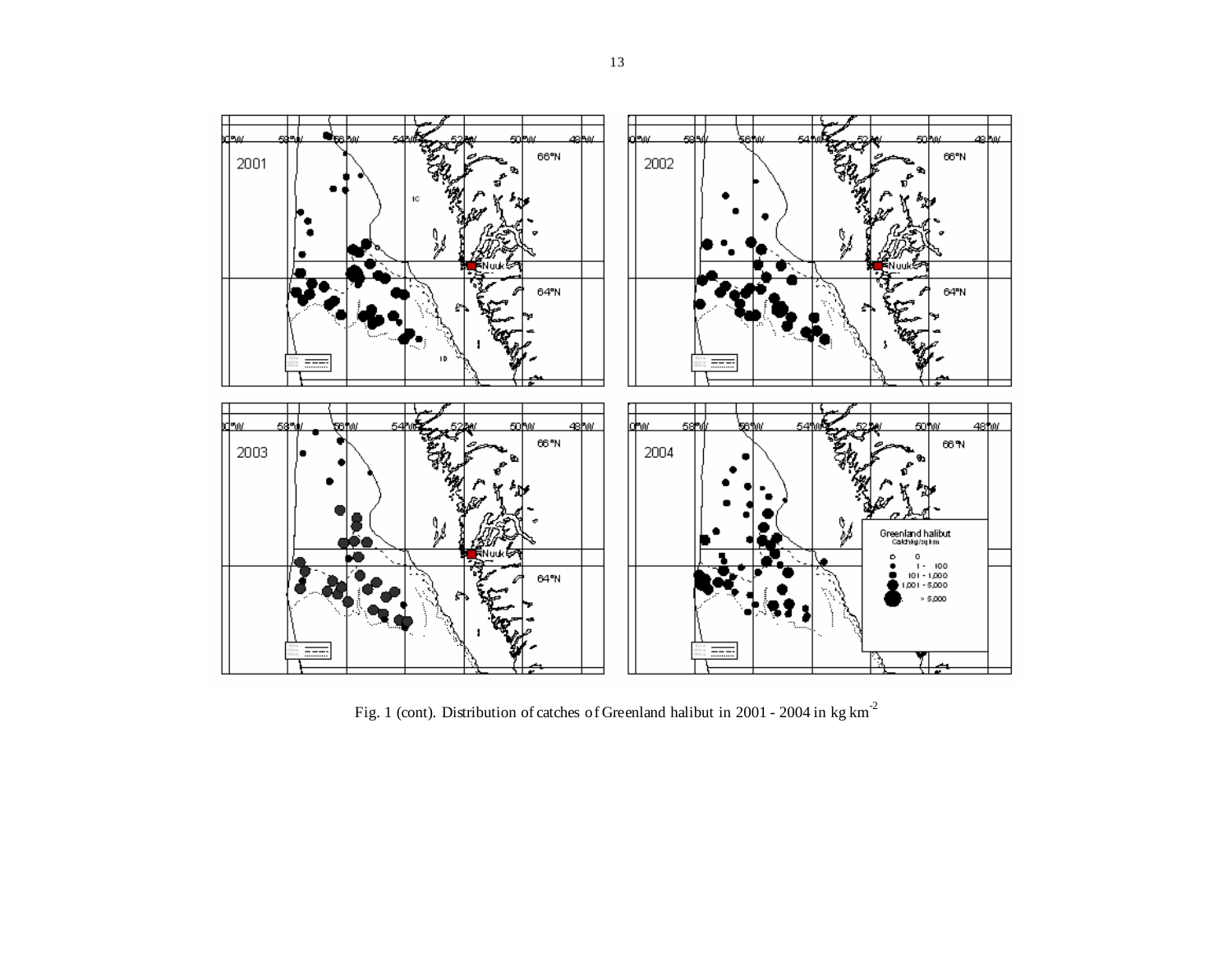

Fig. 1 cont. Distribution of catches of Greenland halibut (kg per sq km) in 2005



Fig. 2. Mean catch of Greenland halibut per sq. km (tons) standardized by stratum area with 2\* +/- S.E.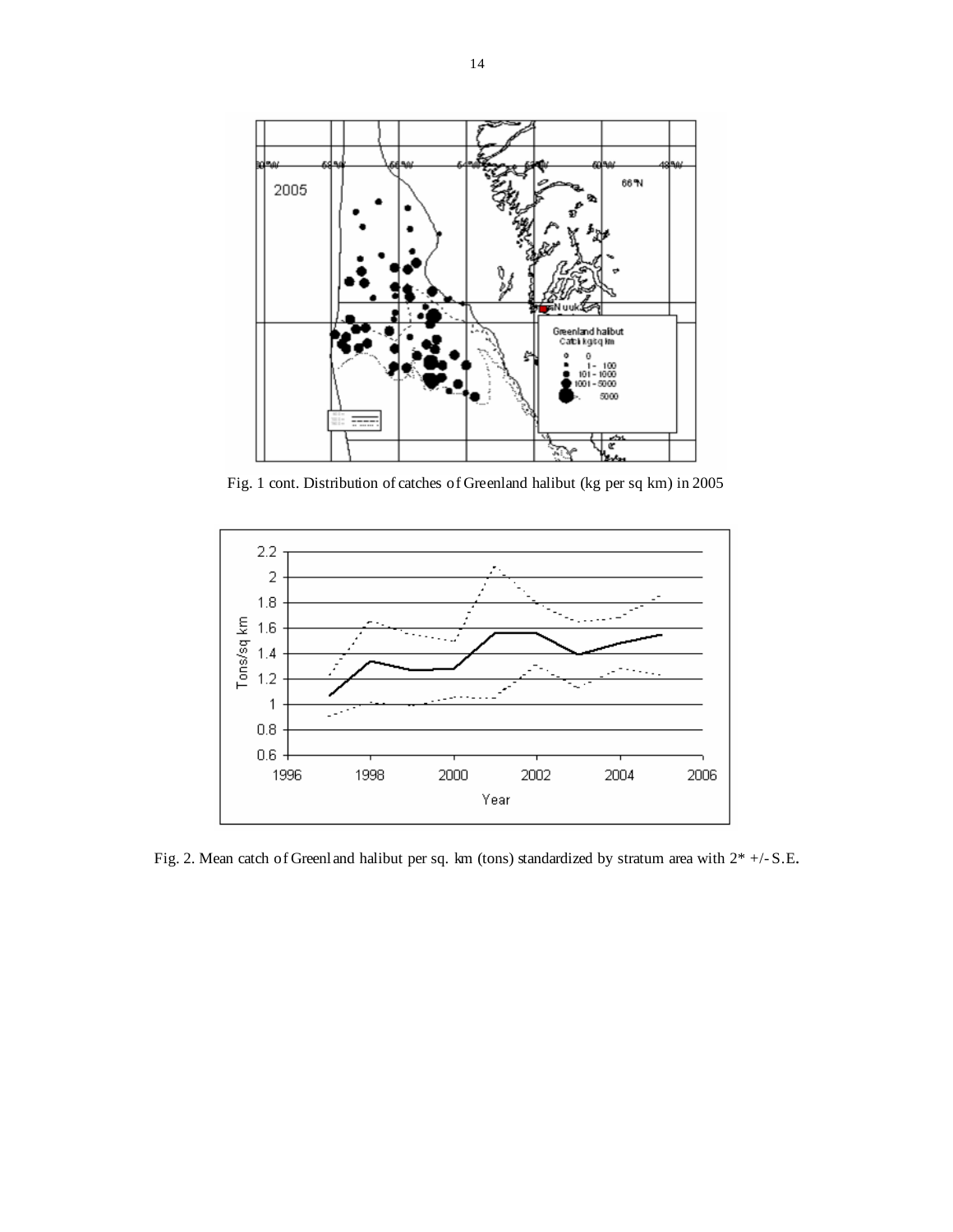

Fig. 3. Length distribution in numbers/km<sup>2</sup> of Greenland halibut (3 cm groups) by year, and depth stratum in Div. 1C. Note different scales on y-axis.. 2003. Dotted line 2004: Dashed line. 2005: Solid line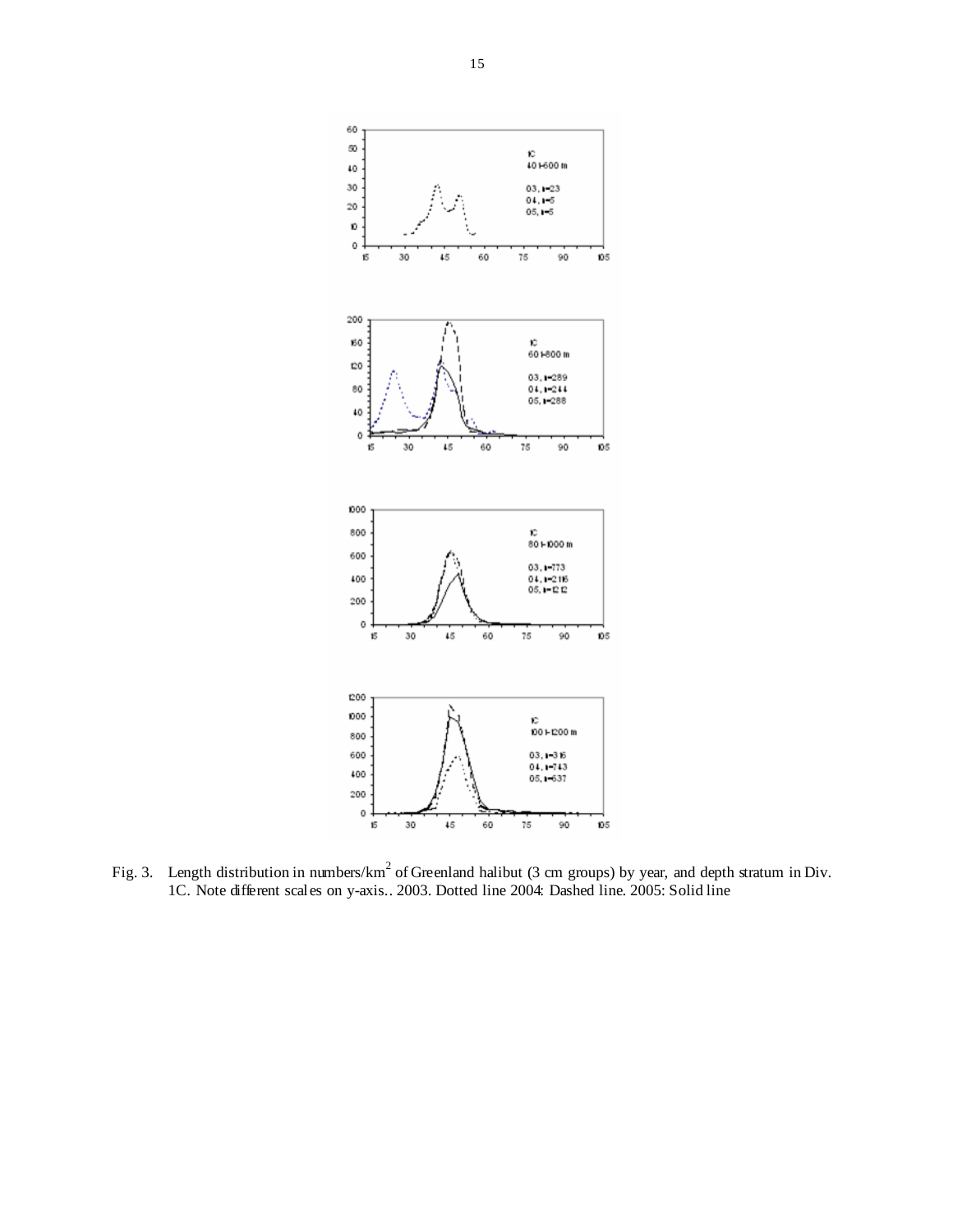

Fig. 3. (cont'd) Length distribution in numbers/km<sup>2</sup> of Greenland halibut (3 cm groups) by year, and depth stratum in Div. 1D. Note different scales on y-axis. 2002: Solid line. 2003. Dotted line. 2004: Dashed line.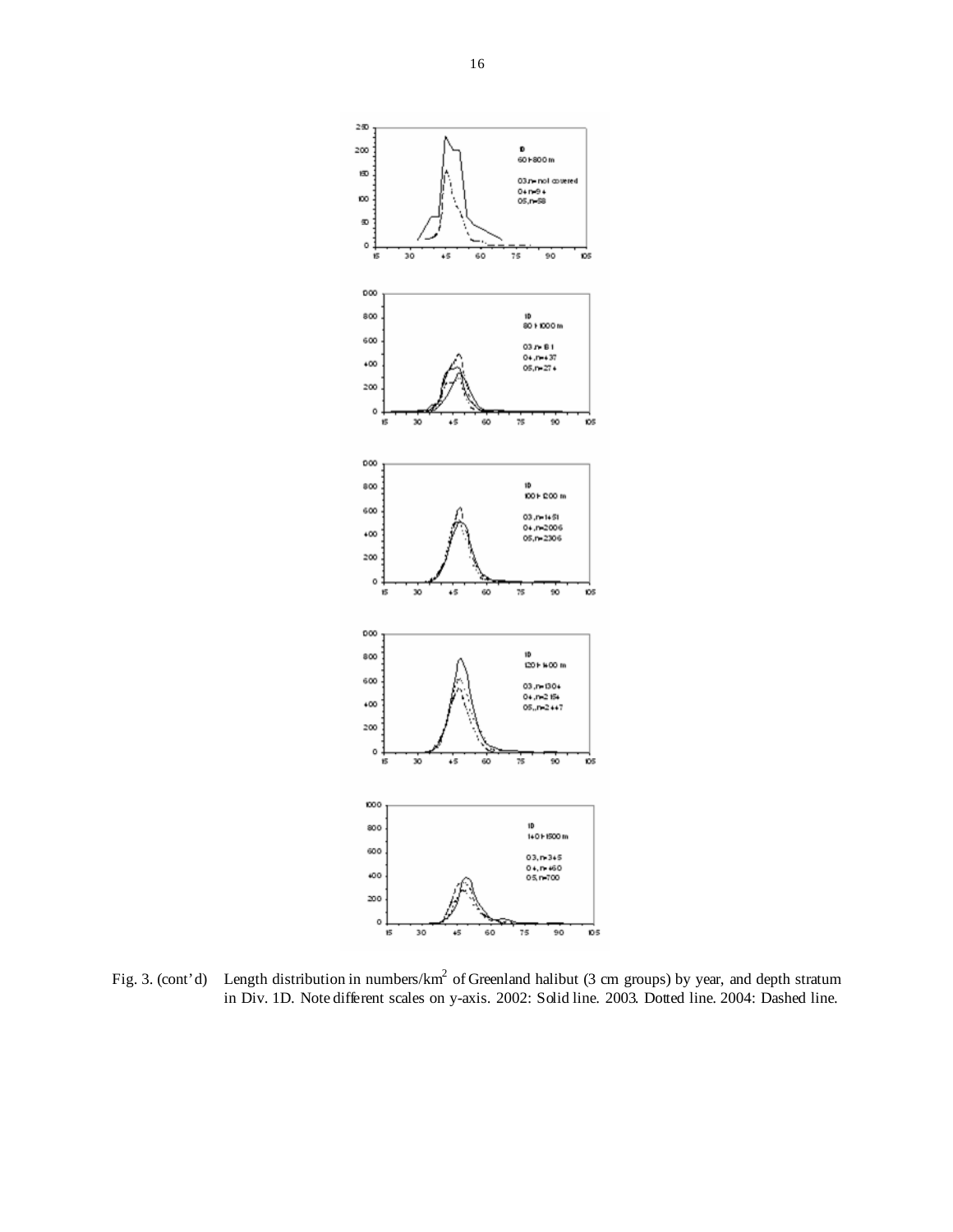

Fig. 4. Over all length distribution of Greenland halibut in numbers (weighted by stratum area) by year.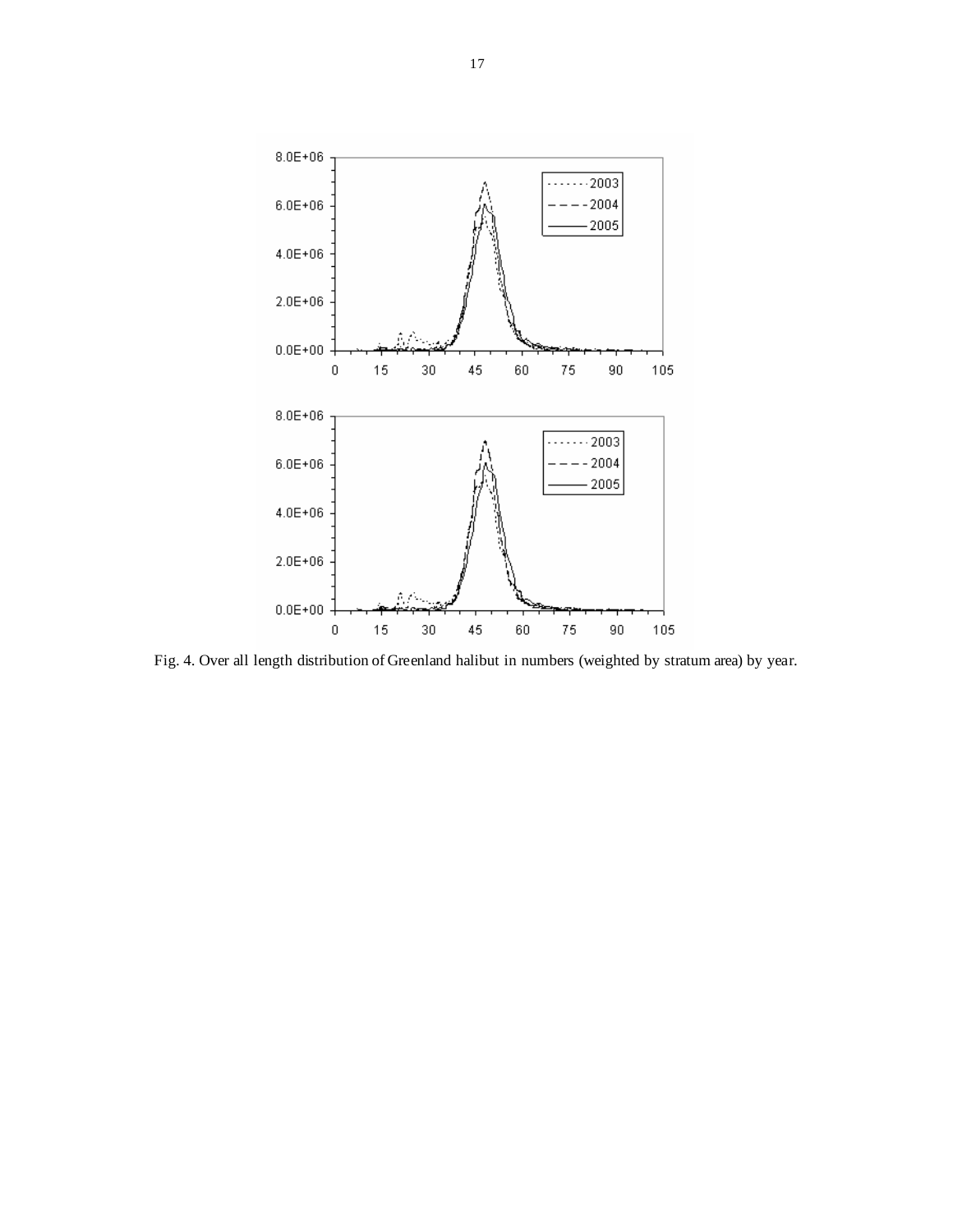

Fig. 5. Age distribution (number  $km^{-2}$ ) by NAFO Division and depth stratum. Note different scales on y-axis.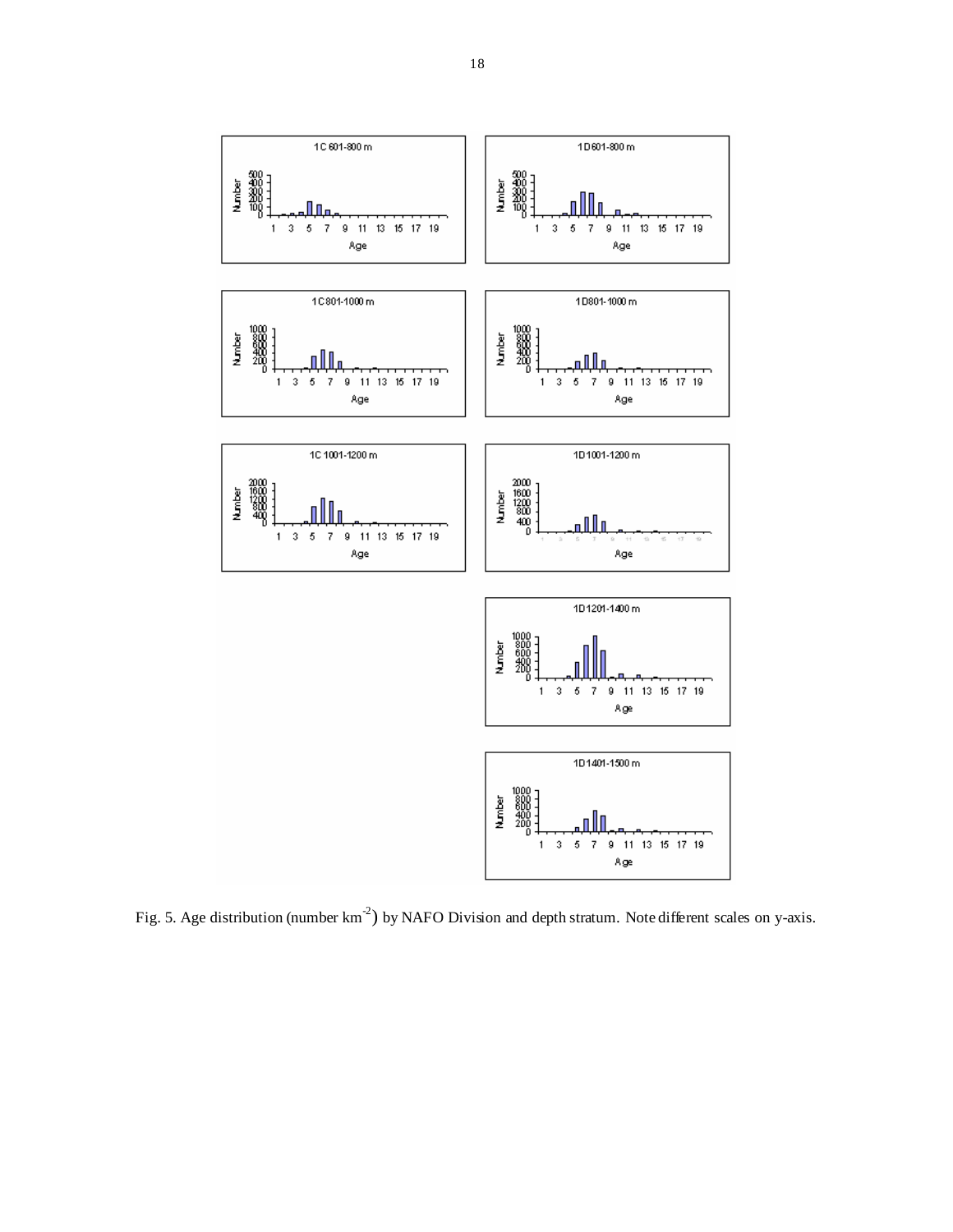

Fig. 6. Total age distribution in numbers (weighted by stratum area) of Greenland halibut in NAFO Div. 1C-1D in 2003- 2005.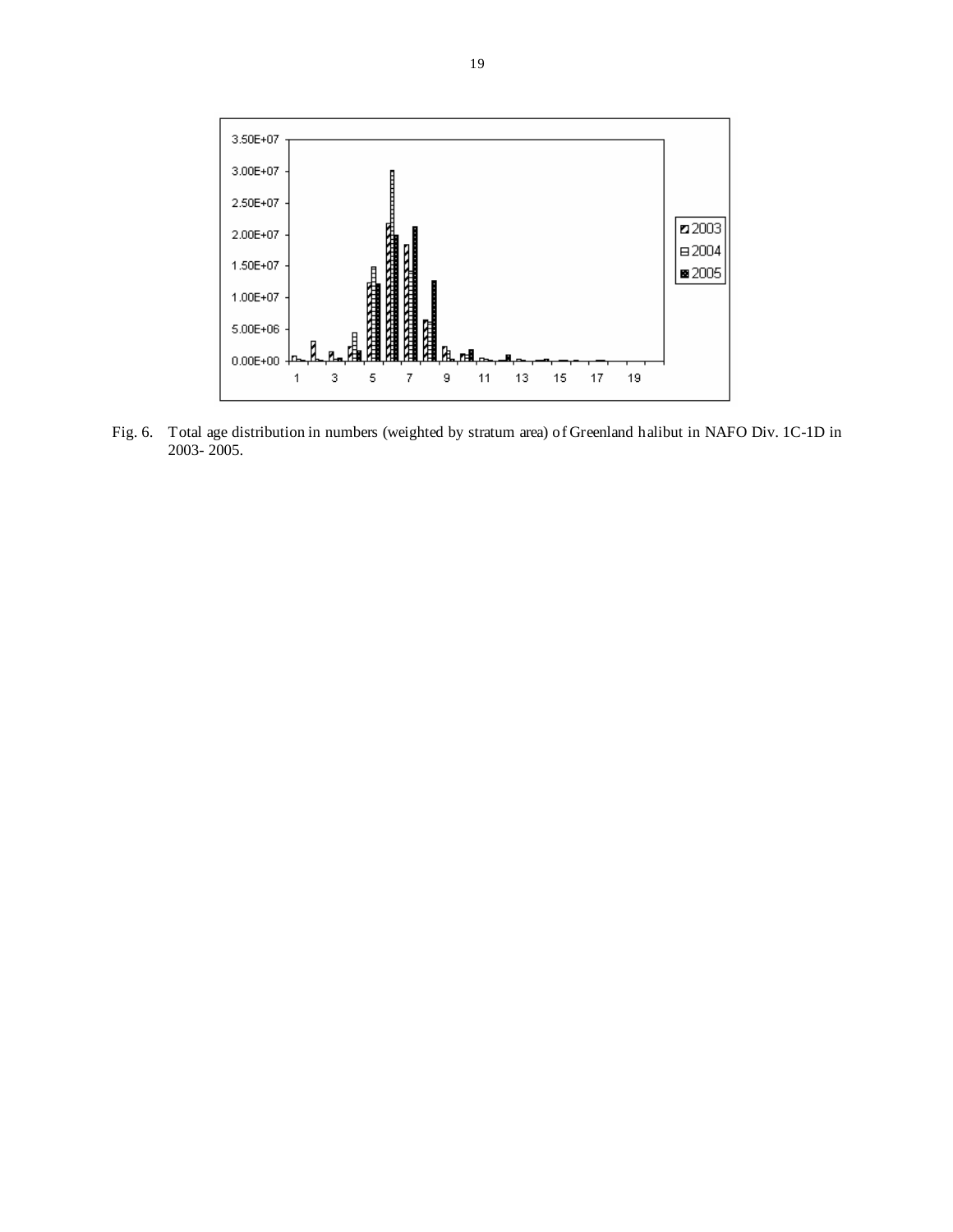

Fig. 7. Distribution of catches of roundnose grenadier in 1997-2000 in kg km-2.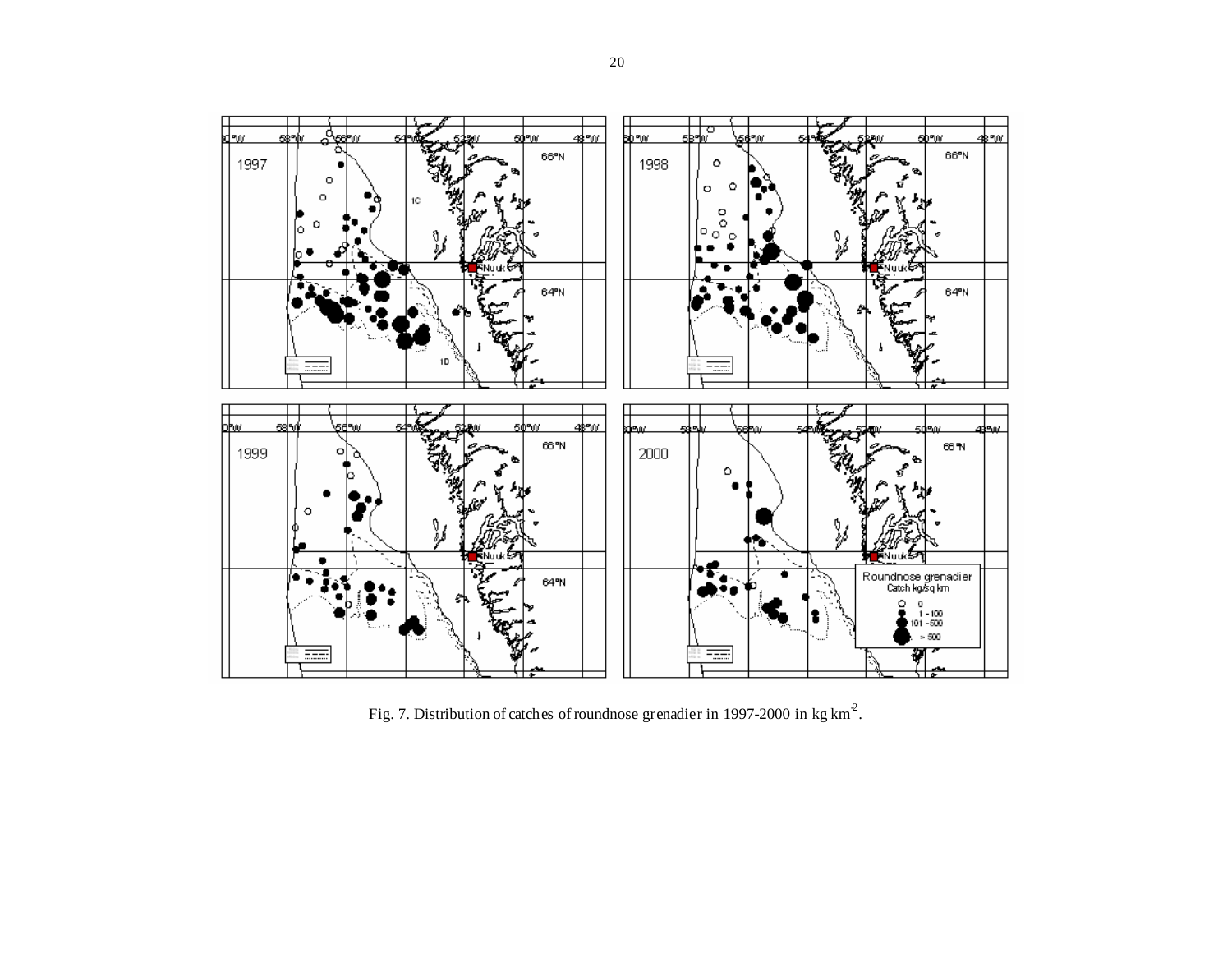

Fig. 7 cont. Distribution of catches of roundnose grenadier during 2001-2004.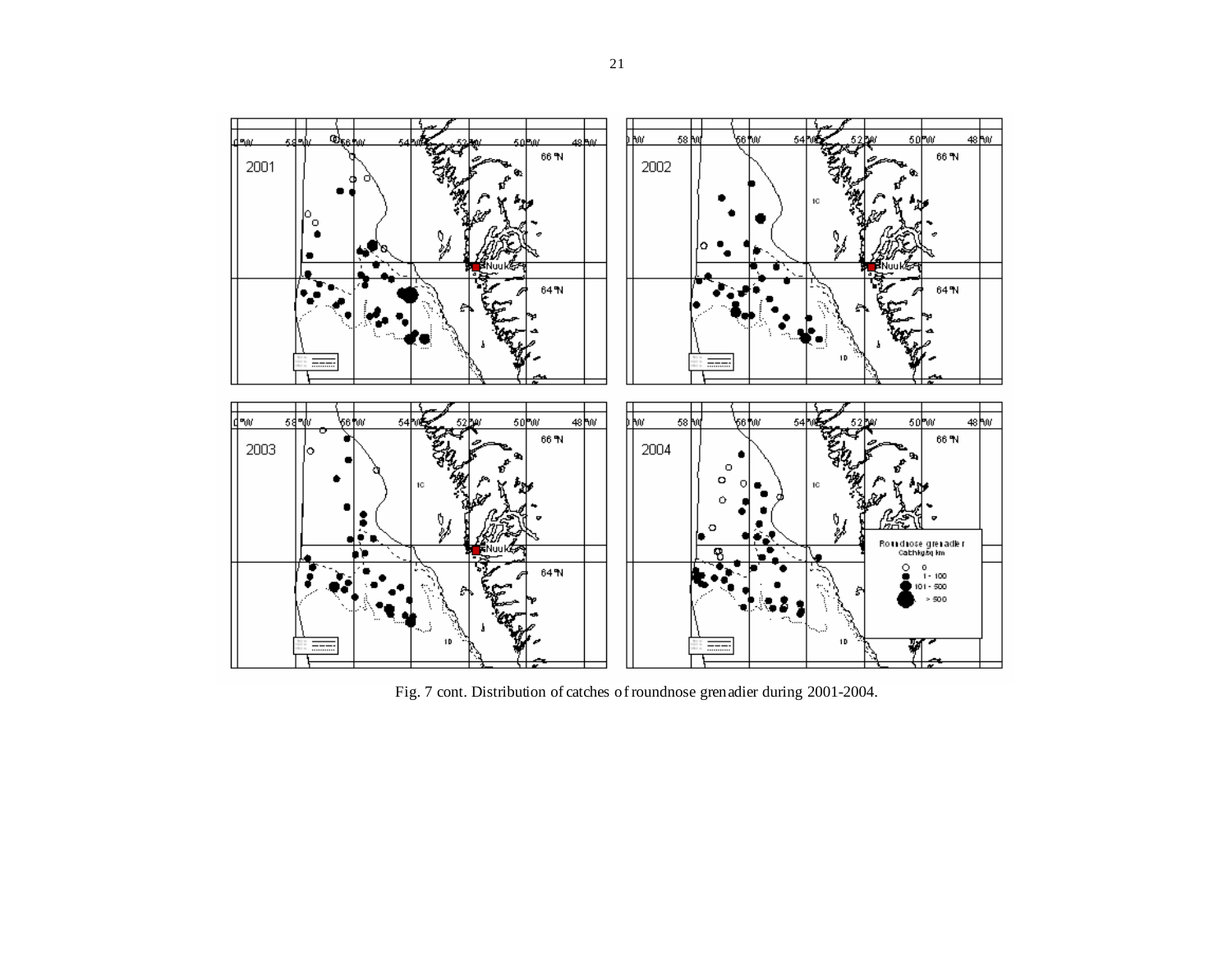

Fig. 7 cont. Catches of roundnose grenadier (kg per km) in 2005.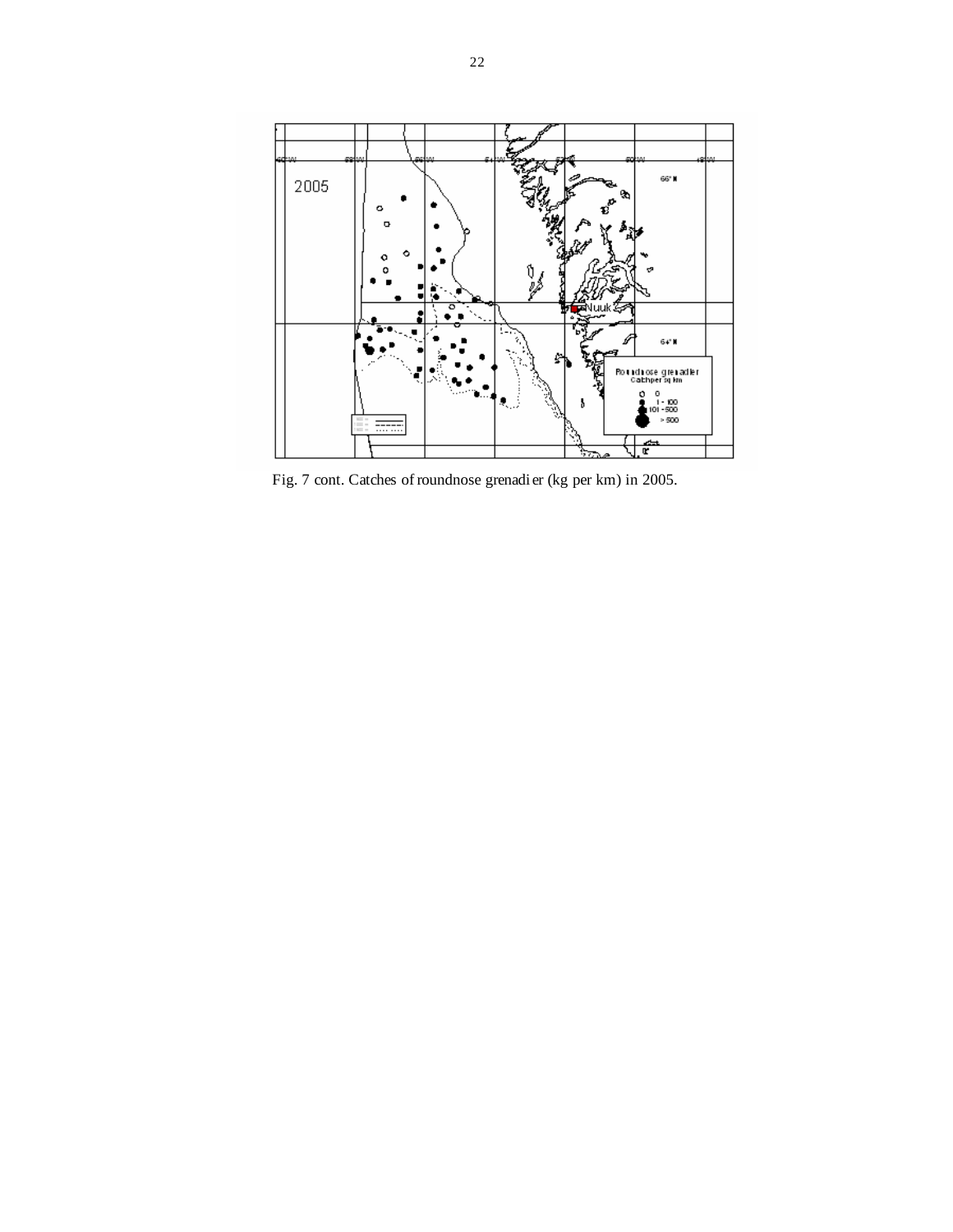

Fig. 8. Length distribution (pre anal fin length) of roundnose grenadier in numbers/ $km^2$  by year and depth strata. Dotted line: 2003. Dashed line: 2004. Solid line: 2005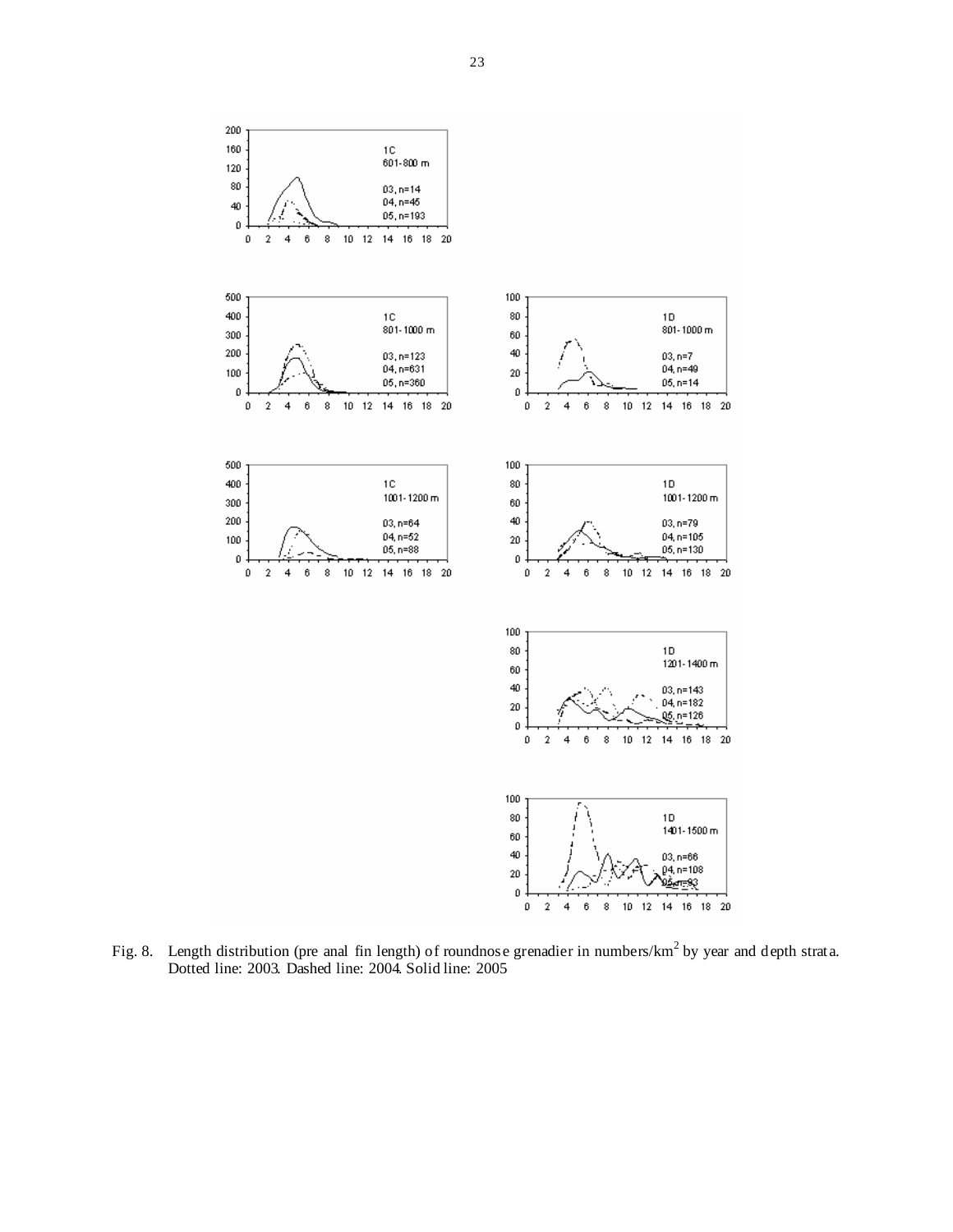

Fig. 9. Overall length distribution of roundnose grenadier (pre anal fin length) in numbers (weighted by stratum area) by year.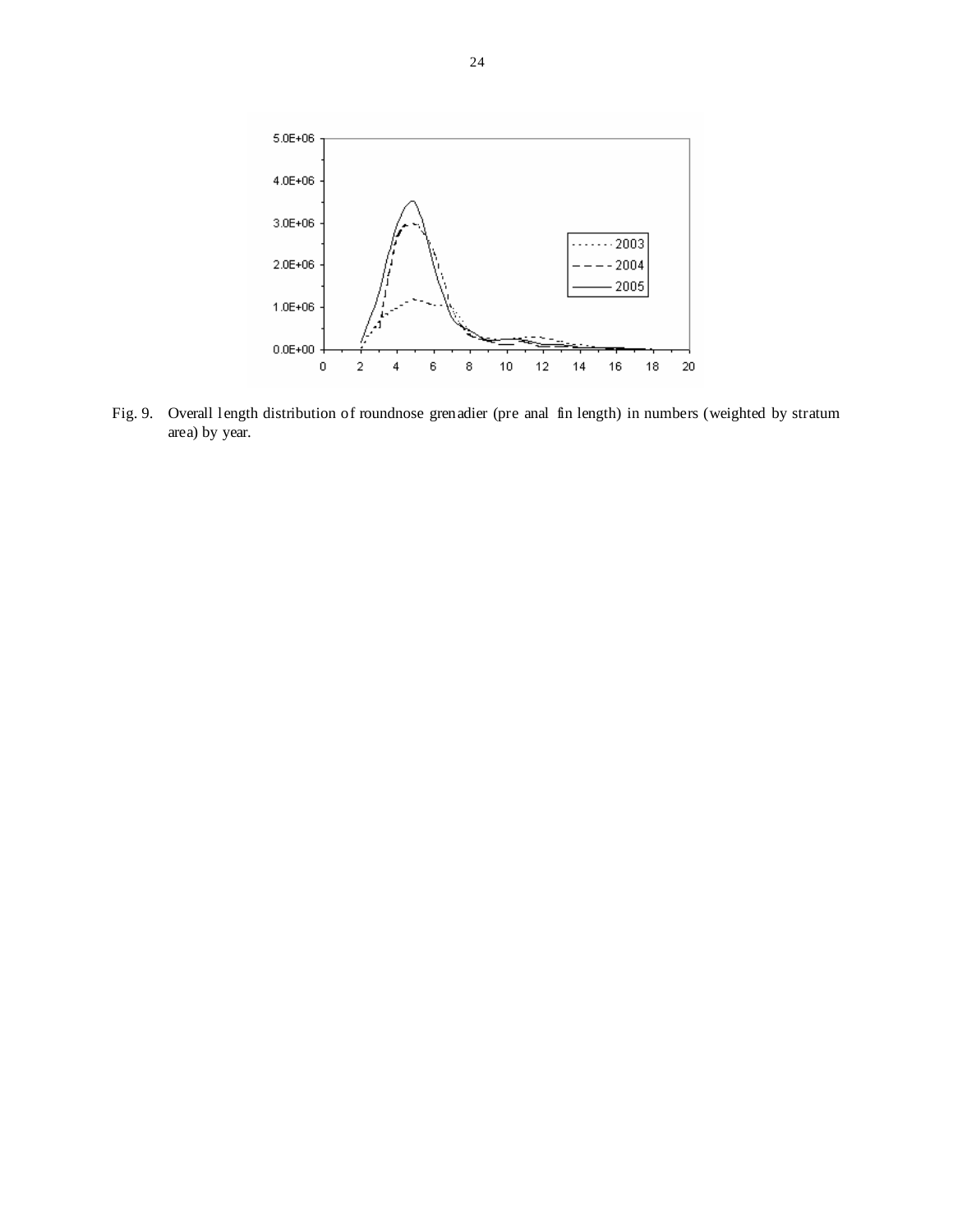

Fig. 10. Distribution of catches of roughhead grenadier in 1997-2000 in kg km-2.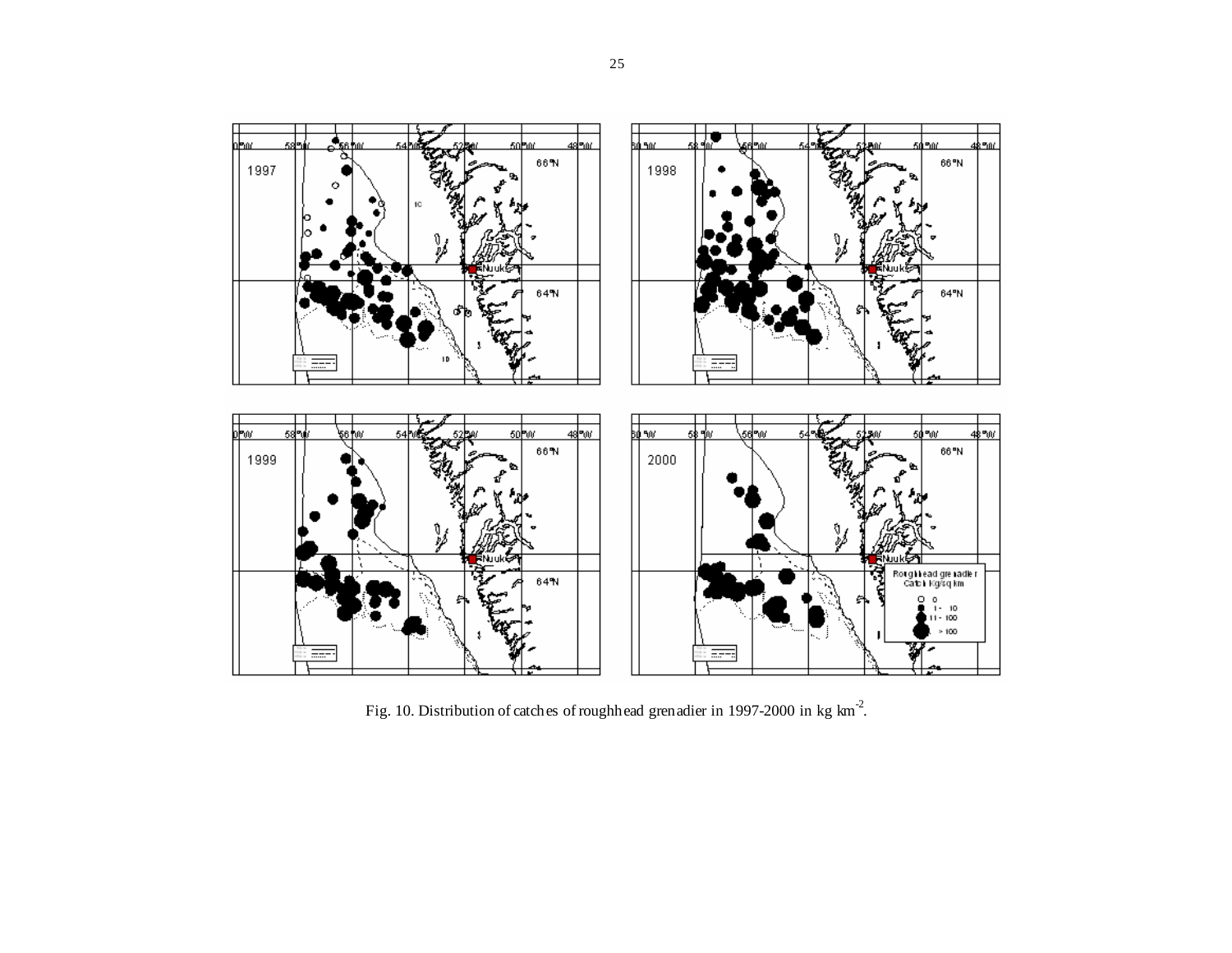

Fig. 10 cont.. Distribution of catches of roughhead grenadier during 2001-2004.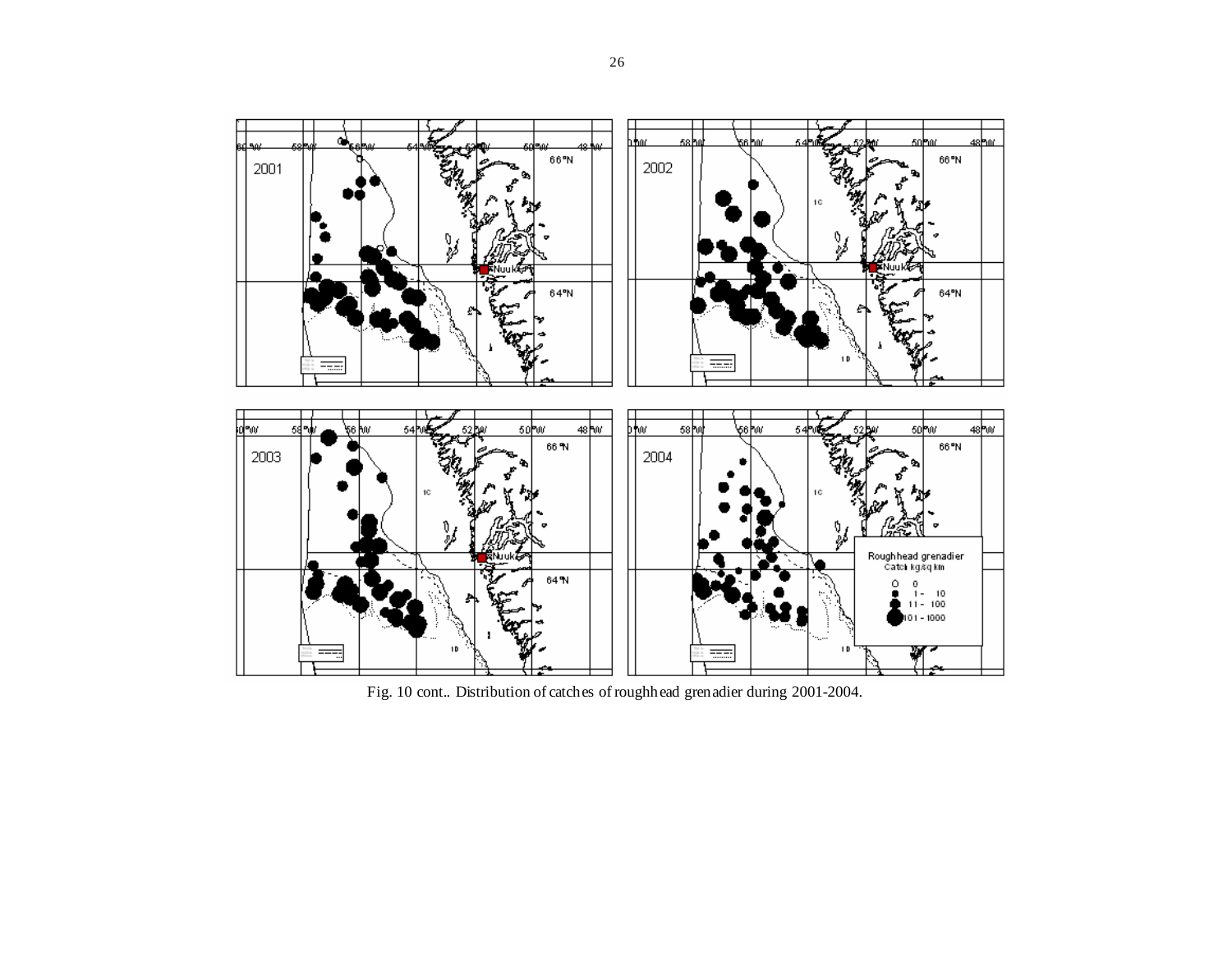

Fig 10. cont. Catches of roughhead grenadier (kg per sq km) in 2005.



Fig. 11. Overall length distribution (pre anal fin length) of roughhead grenadier in numbers (weighted by stratum area) by year.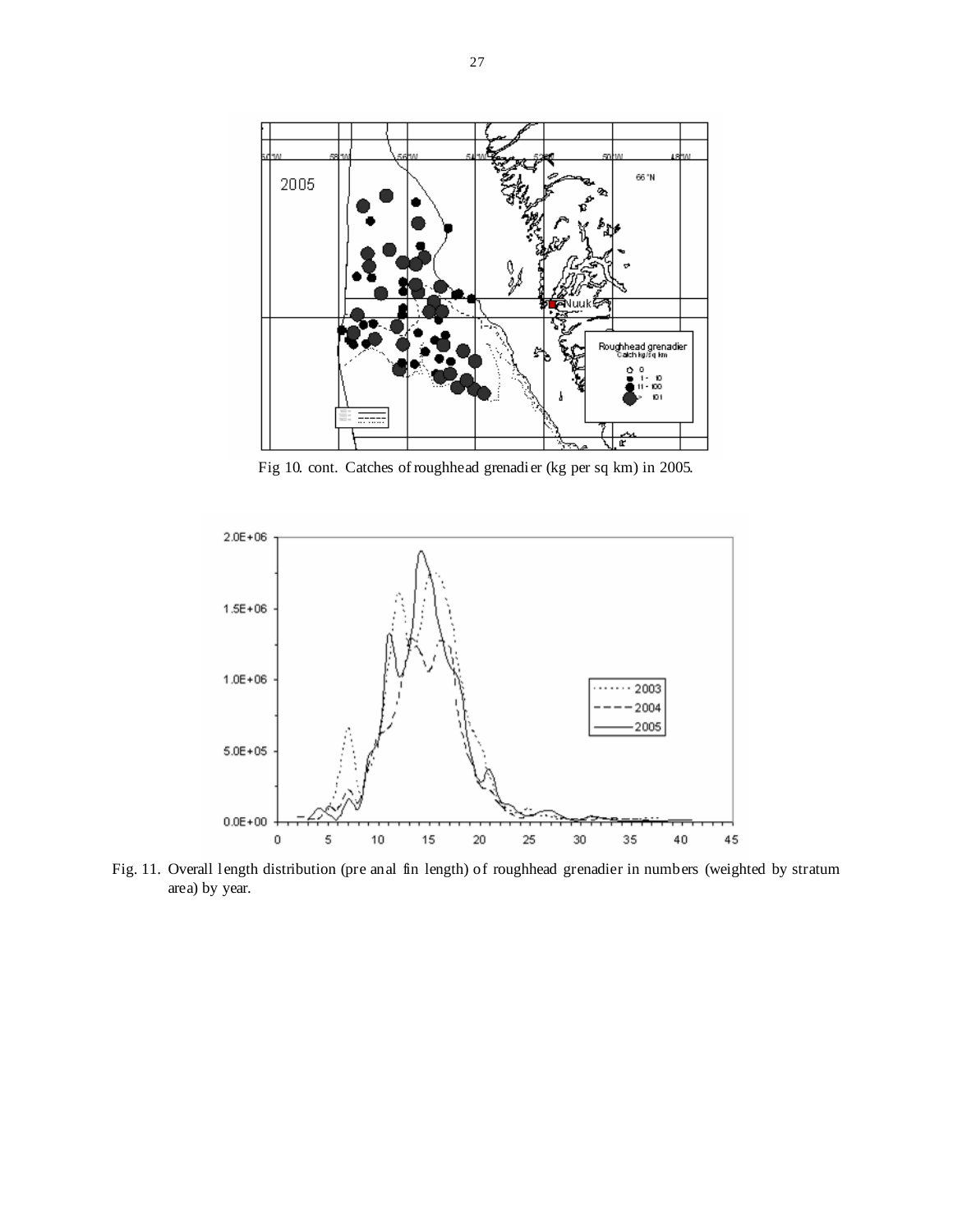

Fig. 12. Overall length distribution (pre anal fin length) of deep sea redfish in numbers (weighted by stratum area) by year .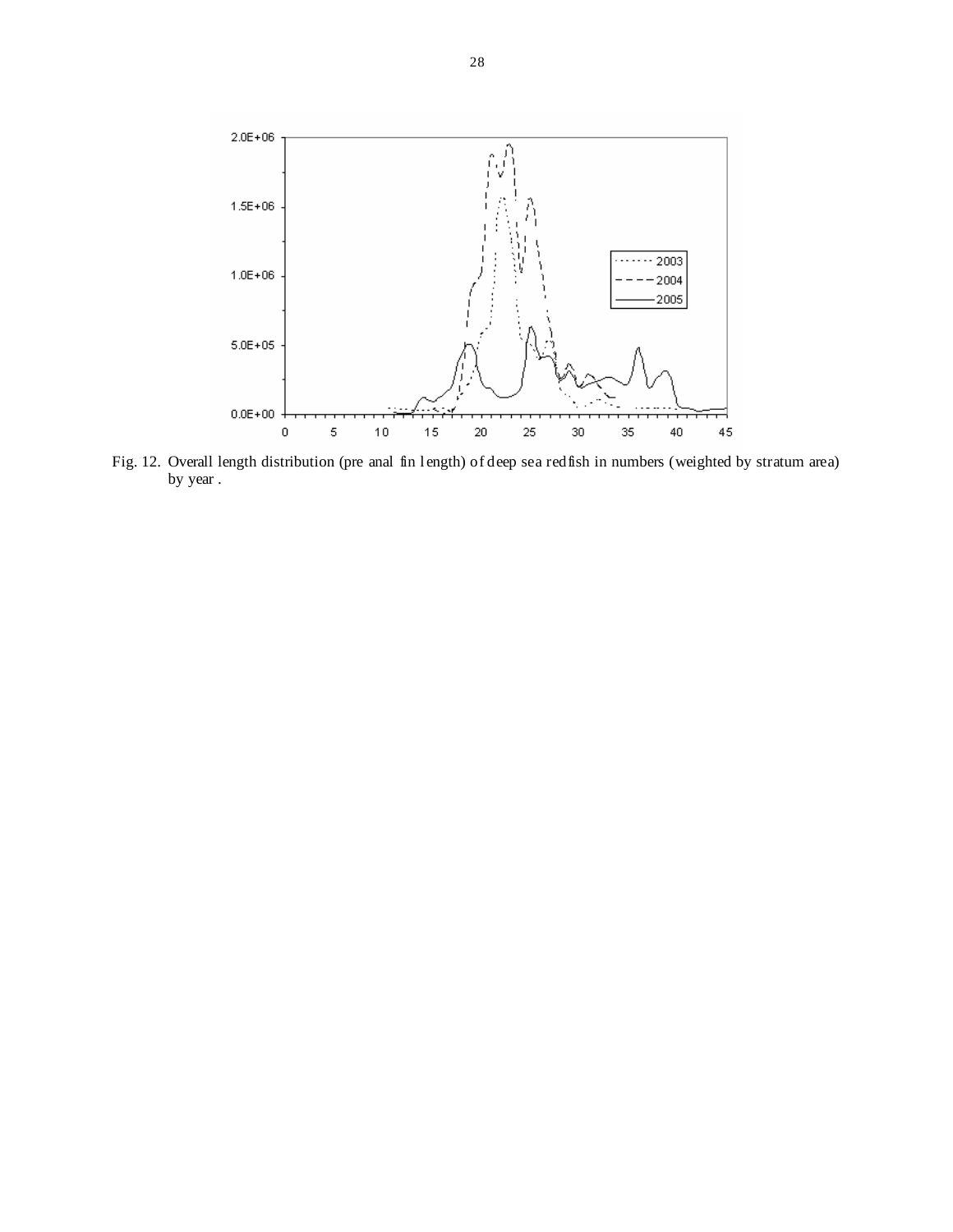**Appendix 1.** List of species and groups of species recorded in Div. 1C-D in 2005 with observed maximum catch weight (kg), maxi mum number per tow, minimum and maxi mum depth(m), minimum and maximu m bottom temperature (°C) and most northern observation, respectively (Weight <50 g given as 0.0 kg).

|    | Obs art                            | species                      | wgt   | no             | depth range |        |         | temp range | maxpos  |
|----|------------------------------------|------------------------------|-------|----------------|-------------|--------|---------|------------|---------|
|    |                                    |                              |       |                |             |        |         |            |         |
| 1  | New                                |                              | 0.0   | 1              | 1422.0      | 1422.0 | 3.6     | 3.6        | 63.0510 |
| 2  | ALA                                | Alepocephalus agassizzi      | 307.2 | 261            | 1132.0      | 1485.0 | 3.6     | 3.6        | 64.0799 |
| 3  | CAD                                | Anarhichas denticulatus      | 10.8  | 2              | 794.5       | 1477.5 | 3.6     | 3.6        | 64.8113 |
| 4  | CAA                                | Anarhichas lupus             | 0.0   | 1              | 422.0       | 423.5  | 4.8     | 4.8        | 65.1329 |
| 5  | CAS                                | Anarhichas minor             | 18.0  | 4              | 411.5       | 423.5  | 4.8     | 4.8        | 65.1329 |
| 6  | ANC                                | Anopologaster cornuta        | 0.0   | $\mathbf 1$    | 1068.5      | 1422.0 | 3.6     | 3.6        | 63.7238 |
| 7  | ANT                                | Antimora rostrata            | 32.4  | 71             | 699.5       | 1485.0 | 3.6     | 4.8        | 65.1938 |
| 8  | AR Z                               | Arctozenius rissoi           | 0.0   | 3              | 417.5       | 1344.0 | 3.6     | 4.8        | 65.2224 |
| 9  | BAM                                | Bajacalifornia megalops      | 1.2   | 1              | 1132.0      | 1342.0 | 3.6     | 3.6        | 64.0799 |
| 10 | <b>BAT</b>                         | Bathylagus euryops           | 3.6   | 75             | 423.5       | 1485.0 | 3.6     | 4.8        | 65.5405 |
| 11 | <b>BBA</b>                         | Bathypolypus baridii         | 0.0   | 1              | 699.5       | 818.5  | 3.6     | 4.8        | 65.4594 |
| 12 | BSE                                | Bathypolypus sp.             | 1.2   | $\mathbf{1}$   | 423.5       | 1344.0 | 3.6     | 4.8        | 65.1329 |
| 13 | <b>BSP</b>                         | Bathyraja spinicauda         | 18.0  | $\mathbf{1}$   | 1105.0      | 1162.0 | 3.6     | 3.6        | 63.6580 |
| 14 | <b>BEG</b>                         | Benthosema glaciale          | 1.2   | 129            | 417.5       | 1446.0 | 2.4     | 4.8        | 65.5405 |
| 15 | POC                                | Boreogadus saida             | 0.0   | $\mathbf 1$    | 627.5       | 1127.5 | 2.4     | 3.6        | 65.4127 |
| 16 | <b>BOA</b>                         | Borostomias antarctica       | 0.0   | 4              | 795.0       | 1485.0 | 3.6     | 3.6        | 64.7000 |
| 17 | CRM                                | Careproctus micropus         | 0.0   | 2              | 699.5       | 843.0  | 3.6     | 3.6        | 64.8586 |
| 18 | CAR                                | Careproctus reinhardti       | 0.0   | 2              | 685.0       | 826.5  | 3.6     | 4.8        | 65.5405 |
| 19 | CFB                                | Centroscyllium fabricii      | 22.8  | 39             | 685.0       | 1287.5 | 3.6     | 4.8        | 65.5405 |
| 20 | <b>CHO</b>                         | Ceratias holboelli           | 0.0   | 1              | 1344.0      | 1485.0 | 3.6     | 3.6        | 63.6757 |
| 21 | CHL                                | Chaenophryne longiceps       | 1.2   | 1              | 890.0       | 890.0  | 3.6     | 3.6        | 64.7000 |
| 22 | CHA                                | Chauliodus sloani            | 42.0  | $\overline{4}$ | 737.5       | 1477.5 | 3.6     | 4.8        | 65.1938 |
| 23 | CHN                                | Chiasmodon niger             | 0.0   | 5              | 423.5       | 1239.0 | 3.6     | 4.8        | 65.4594 |
| 24 | <b>CRQ</b>                         | Chionocetes opilio           | 9.6   | 27             | 417.5       | 417.5  | 4.8     | 4.8        | 63.4912 |
| 25 | CBB                                | Coryphaenoides brevibarbis   | 24.0  | 7              | 1074.5      | 1485.0 | 3.6     | 3.6        | 64.3251 |
| 26 | CGR                                | Coryphaenoides guntheri      | 2.4   | 40             | 905.0       | 1485.0 | 3.6     | 3.6        | 64.6775 |
| 27 | <b>RNG</b>                         | Coryphaenoides rupestris     | 8.4   | 148            | 417.5       | 1485.0 | 2.4     | 4.8        | 65.5405 |
| 28 | COM                                | Cottunculus microps          | 0.0   | $\mathbf{2}$   | 422.0       | 1089.5 | 2.4     | 4.8        | 65.4127 |
| 29 | <b>COT</b>                         | Cottunculus thomsonii        | 1.2   | 2              | 737.5       | 1287.5 | 3.6     | 4.8        | 65.1938 |
| 30 | LUM                                | Cyclopterus lumpus           | 2.4   | 1              | 423.5       | 1149.0 | 3.6     | 4.8        | 65.1329 |
| 31 | CLM                                | Cyclothone microdon          | 1.2   | 25             | 699.5       | 1477.5 | $3.6\,$ | 3.6        | 65.1938 |
| 32 | <b>EUR</b>                         | Eurypharynx pelecanoides     | 0.0   | 2              | 1105.0      | 1477.5 | 3.6     | 3.6        | 63.8464 |
| 33 | COD                                | Gadus morhua                 | 25.2  | 57             | 411.5       | 715.0  | 4.8     | 4.8        | 65.1329 |
| 34 | ONA                                | Gaidropsarus argentatus      | 1.2   | 3              | 627.5       | 1422.0 | 2.4     | 4.8        | 65.5405 |
| 35 | ONN                                | Gaidropsaurus ensis          | 4.8   | 34             | 627.5       | 1485.0 | 2.4     | 4.8        | 65.5405 |
| 36 | WIT                                | Glyptocephalus cynoglossus   | 0.0   | $\mathbf 1$    | 863.0       | 863.0  | 3.6     | 3.6        | 64.9069 |
| 37 | <b>GOB</b>                         | Gonostoma bathyphilum        | 0.0   | 3              | 627.5       | 1170.0 | 2.4     | 3.6        | 65.4127 |
| 38 | PLA                                | Hippoglossoides platessoides | 26.4  | 144            | 411.5       | 864.5  | 3.6     | 4.8        | 65.5405 |
| 39 | HAL                                | Hippoglossus hippoglossus    | 2.4   | $\mathbf 1$    | 715.0       | 715.0  | 4.8     | 4.8        | 64.2913 |
| 40 | HOA                                | Holtbyrnia anomala           | 0.0   | 2              | 826.5       | 1430.5 | 3.6     | $3.6$      | 64.5233 |
| 41 | HMC                                | Holtbyrnia macrops           | 0.0   | $\mathbf{1}$   | 794.5       | 1120.5 | $3.6$   | 3.6        | 64.8113 |
| 42 | <b>LMC</b>                         | Lampanyctus macdonaldi       | 3.6   | 203            | 411.5       | 1485.0 | 3.6     | 4.8        | 65.5405 |
| 43 | LAI                                | Lampenyctus intricarius      | 0.0   | 36             | 897.5       | 1214.0 | 3.6     | 3.6        | 64.4538 |
| 44 | LEP                                | Lepedion eques               | 0.0   | 3              | 715.0       | 864.5  | $3.6$   | 4.8        | 64.3954 |
| 45 | LIF                                | Liparis fabricii             | $0.0$ | $\mathbf 1$    | 627.5       | 627.5  | 2.4     | 2.4        | 65.4127 |
| 46 | $\mathop{\rm KCT}\nolimits$        | Lithodes maja                | 2.4   | 2              | 411.5       | 715.0  | 4.8     | 4.8        | 64.3082 |
| 47 | LYE                                | Lycodes esmarki              | 0.0   | $\mathbf 1$    | 795.0       | 795.0  | 3.6     | 3.6        | 64.0389 |
| 48 | LYN                                | Lycodes eudipleurostictus    | $0.0$ | $\mathbf{1}$   | 653.5       | 653.5  | 3.6     | 3.6        | 65.2224 |
| 49 | LPA                                | Lycodes paamiuti             | 0.0   | $\mathbf 1$    | 627.5       | 627.5  | 2.4     | 2.4        | 65.4127 |
| 50 | ELZ                                | Lycodes sp.                  | $0.0$ | $\mathbf 1$    | 1239.0      | 1425.5 | 3.6     | 3.6        | 63.8127 |
| 51 | $_{\rm LYT}$                       | Lycodes terranova            | 0.0   | 2              | 890.0       | 1342.0 | 3.6     | 3.6        | 64.7000 |
| 52 | LYV                                | Lycodes vahli                | 2.4   | 27             | 417.5       | 417.5  | 4.8     | 4.8        | 63.4912 |
| 53 | $\mathbb{R} \mathbb{H} \mathbb{G}$ | Macrourus berglax            | 25.2  | 56             | 411.5       | 1485.0 | 2.4     | 4.8        | 65.5405 |
| 54 | MAA                                | Magnisudis atlantica         | 1.2   | 1              | 627.5       | 1127.5 | 2.4     | 3.6        | 65.4127 |
| 55 | MAL                                | Malacosteus niger            | 0.0   | 2              | 801.5       | 1425.5 | 3.6     | 3.6        | 65.1938 |
| 56 | MMI                                | Maulisa microlepis           | 0.0   | $\mathbf 1$    | 1105.0      | 1105.0 | 3.6     | 3.6        | 63.5858 |
| 57 | MPH                                | Melamphaidae                 | $0.0$ | 1              | 1127.5      | 1430.5 | $3.6$   | 3.6        | 63.8464 |
| 58 | MYC                                | Myctophidae                  | $0.0$ | 89             | 699.5       | 801.5  | 3.6     | 3.6        | 65.1938 |
| 59 | MY P                               | Myctophum punctatum          | $0.0$ | 1              | 1089.5      | 1446.0 | 3.6     | 3.6        | 63.9139 |
| 60 | MY I                               | Myxine ios                   | 0.0   | 1              | 737.5       | 737.5  | 4.8     | 4.8        | 64.3100 |